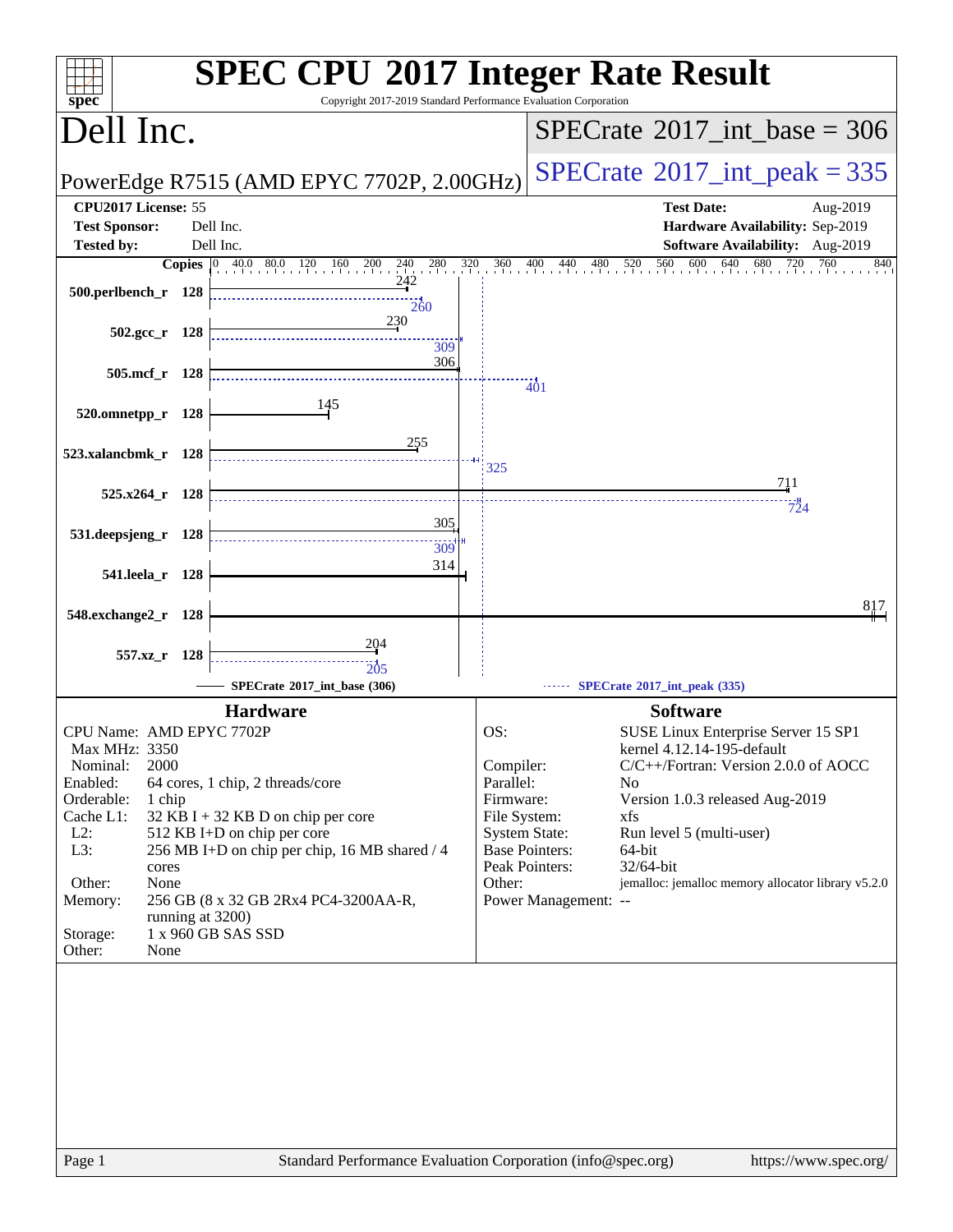Copyright 2017-2019 Standard Performance Evaluation Corporation

## Dell Inc.

**[spec](http://www.spec.org/)**

## $SPECrate$ <sup>®</sup>[2017\\_int\\_base =](http://www.spec.org/auto/cpu2017/Docs/result-fields.html#SPECrate2017intbase) 306

PowerEdge R7515 (AMD EPYC 7702P, 2.00GHz)  $\left|$  [SPECrate](http://www.spec.org/auto/cpu2017/Docs/result-fields.html#SPECrate2017intpeak)®[2017\\_int\\_peak = 3](http://www.spec.org/auto/cpu2017/Docs/result-fields.html#SPECrate2017intpeak)35

**[CPU2017 License:](http://www.spec.org/auto/cpu2017/Docs/result-fields.html#CPU2017License)** 55 **[Test Date:](http://www.spec.org/auto/cpu2017/Docs/result-fields.html#TestDate)** Aug-2019 **[Test Sponsor:](http://www.spec.org/auto/cpu2017/Docs/result-fields.html#TestSponsor)** Dell Inc. **[Hardware Availability:](http://www.spec.org/auto/cpu2017/Docs/result-fields.html#HardwareAvailability)** Sep-2019 **[Tested by:](http://www.spec.org/auto/cpu2017/Docs/result-fields.html#Testedby)** Dell Inc. **[Software Availability:](http://www.spec.org/auto/cpu2017/Docs/result-fields.html#SoftwareAvailability)** Aug-2019

#### **[Results Table](http://www.spec.org/auto/cpu2017/Docs/result-fields.html#ResultsTable)**

|                                   |               |                |       | <b>Base</b>    |       |                |       |               |                |              | <b>Peak</b>    |              |                |              |
|-----------------------------------|---------------|----------------|-------|----------------|-------|----------------|-------|---------------|----------------|--------------|----------------|--------------|----------------|--------------|
| <b>Benchmark</b>                  | <b>Copies</b> | <b>Seconds</b> | Ratio | <b>Seconds</b> | Ratio | <b>Seconds</b> | Ratio | <b>Copies</b> | <b>Seconds</b> | <b>Ratio</b> | <b>Seconds</b> | <b>Ratio</b> | <b>Seconds</b> | <b>Ratio</b> |
| $500$ .perlbench r                | 128           | 844            | 242   | 840            | 243   | 843            | 242   | 128           | 783            | 260          | 783            | 260          | 785            | 259          |
| $502.\text{gcc}$ _r               | 128           | 787            | 230   | 785            | 231   | 787            | 230   | 128           | 585            | 310          | 588            | 308          | 586            | 309          |
| $505$ .mcf r                      | 128           | 681            | 304   | 674            | 307   | 676            | 306   | 128           | 514            | 402          | 516            | 401          | 515            | <b>401</b>   |
| 520.omnetpp_r                     | 128           | 1151           | 146   | 1157           | 145   | 1161           | 145   | 128           | 1151           | 146          | 1157           | 145          | 1161           | 145          |
| 523.xalancbmk_r                   | 128           | 532            | 254   | 530            | 255   | 530            | 255   | 128           | 410            | 330          | 417            | 324          | 416            | 325          |
| $525.x264$ r                      | 128           | 315            | 712   | 316            | 709   | 315            | 711   | 128           | 308            | 727          | 309            | 724          | 310            | 722          |
| 531.deepsjeng_r                   | 128           | 482            | 305   | 489            | 300   | 482            | 305   | 128           | 474            | 309          | 468            | 313          | 487            | 301          |
| 541.leela r                       | 128           | 674            | 315   | 675            | 314   | 675            | 314   | 128           | 674            | 315          | 675            | 314          | 675            | 314          |
| 548.exchange2_r                   | 128           | 403            | 831   | 412            | 815   | 410            | 817   | 128           | 403            | 831          | 412            | 815          | 410            | 817          |
| 557.xz r                          | 128           | 673            | 205   | 678            | 204   | 677            | 204   | 128           | 673            | 205          | 673            | 205          | 675            | 205          |
| $SPECrate^{\circ}2017$ int base = |               |                | 306   |                |       |                |       |               |                |              |                |              |                |              |
| _____                             |               |                |       |                |       |                |       |               |                |              |                |              |                |              |

**[SPECrate](http://www.spec.org/auto/cpu2017/Docs/result-fields.html#SPECrate2017intpeak)[2017\\_int\\_peak =](http://www.spec.org/auto/cpu2017/Docs/result-fields.html#SPECrate2017intpeak) 335**

Results appear in the [order in which they were run](http://www.spec.org/auto/cpu2017/Docs/result-fields.html#RunOrder). Bold underlined text [indicates a median measurement](http://www.spec.org/auto/cpu2017/Docs/result-fields.html#Median).

#### **[Compiler Notes](http://www.spec.org/auto/cpu2017/Docs/result-fields.html#CompilerNotes)**

The AMD64 AOCC Compiler Suite is available at <http://developer.amd.com/amd-aocc/>

#### **[Submit Notes](http://www.spec.org/auto/cpu2017/Docs/result-fields.html#SubmitNotes)**

The config file option 'submit' was used. 'numactl' was used to bind copies to the cores. See the configuration file for details.

### **[Operating System Notes](http://www.spec.org/auto/cpu2017/Docs/result-fields.html#OperatingSystemNotes)**

'ulimit -s unlimited' was used to set environment stack size 'ulimit -l 2097152' was used to set environment locked pages in memory limit

runcpu command invoked through numactl i.e.: numactl --interleave=all runcpu <etc>

Set dirty\_ratio=8 to limit dirty cache to 8% of memory Set swappiness=1 to swap only if necessary Set zone\_reclaim\_mode=1 to free local node memory and avoid remote memory sync then drop\_caches=3 to reset caches before invoking runcpu

dirty\_ratio, swappiness, zone\_reclaim\_mode and drop\_caches were all set using privileged echo (e.g. echo 1 > /proc/sys/vm/swappiness).

**(Continued on next page)**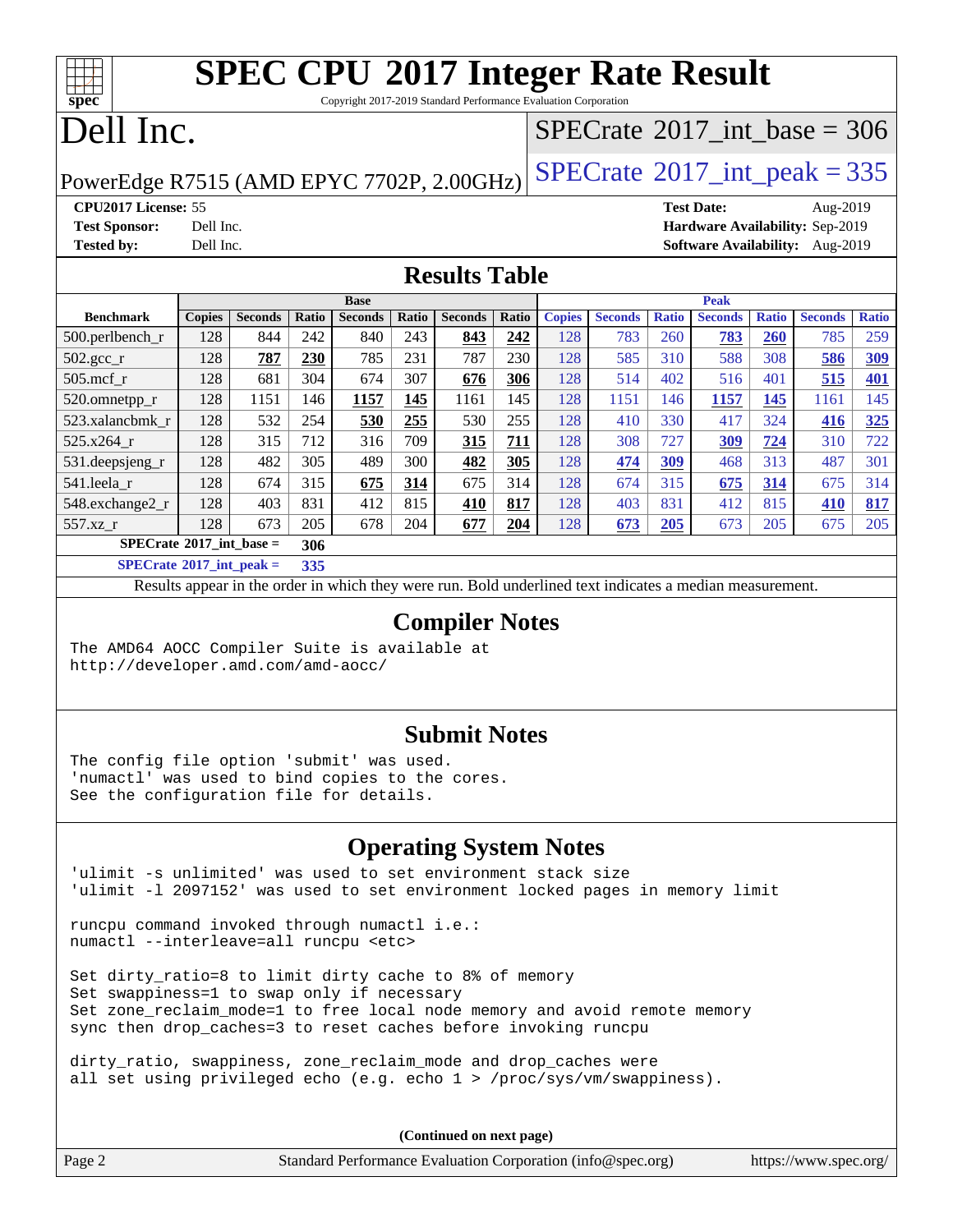# **[spec](http://www.spec.org/)**

# **[SPEC CPU](http://www.spec.org/auto/cpu2017/Docs/result-fields.html#SPECCPU2017IntegerRateResult)[2017 Integer Rate Result](http://www.spec.org/auto/cpu2017/Docs/result-fields.html#SPECCPU2017IntegerRateResult)**

Copyright 2017-2019 Standard Performance Evaluation Corporation

## Dell Inc.

 $SPECrate$ <sup>®</sup>[2017\\_int\\_base =](http://www.spec.org/auto/cpu2017/Docs/result-fields.html#SPECrate2017intbase) 306

PowerEdge R7515 (AMD EPYC 7702P, 2.00GHz)  $SPECrate^{\circ}2017\_int\_peak = 335$  $SPECrate^{\circ}2017\_int\_peak = 335$ 

**[Tested by:](http://www.spec.org/auto/cpu2017/Docs/result-fields.html#Testedby)** Dell Inc. **[Software Availability:](http://www.spec.org/auto/cpu2017/Docs/result-fields.html#SoftwareAvailability)** Aug-2019

**[CPU2017 License:](http://www.spec.org/auto/cpu2017/Docs/result-fields.html#CPU2017License)** 55 **[Test Date:](http://www.spec.org/auto/cpu2017/Docs/result-fields.html#TestDate)** Aug-2019 **[Test Sponsor:](http://www.spec.org/auto/cpu2017/Docs/result-fields.html#TestSponsor)** Dell Inc. **[Hardware Availability:](http://www.spec.org/auto/cpu2017/Docs/result-fields.html#HardwareAvailability)** Sep-2019

### **[Operating System Notes \(Continued\)](http://www.spec.org/auto/cpu2017/Docs/result-fields.html#OperatingSystemNotes)**

Transparent huge pages set to 'always' for this run (OS default)

#### **[General Notes](http://www.spec.org/auto/cpu2017/Docs/result-fields.html#GeneralNotes)**

Environment variables set by runcpu before the start of the run: LD\_LIBRARY\_PATH = "/root/cpu2017-1.0.5/amd\_rate\_aocc200\_rome\_B\_lib/64;  $/root/cpu2017-1.0.5/amd rate acc200$  rome B lib/32:" MALLOC\_CONF = "retain:true"

Binaries were compiled on a system with 2x AMD EPYC 7601 CPU + 512GB Memory using Fedora 26

NA: The test sponsor attests, as of date of publication, that CVE-2017-5754 (Meltdown) is mitigated in the system as tested and documented. Yes: The test sponsor attests, as of date of publication, that CVE-2017-5753 (Spectre variant 1) is mitigated in the system as tested and documented. Yes: The test sponsor attests, as of date of publication, that CVE-2017-5715 (Spectre variant 2) is mitigated in the system as tested and documented.

jemalloc: configured and built with GCC v9.1.0 in Ubuntu 19.04 with -O3 -znver2 -flto jemalloc 5.2.0 is available here: <https://github.com/jemalloc/jemalloc/releases/download/5.2.0/jemalloc-5.2.0.tar.bz2>

### **[Platform Notes](http://www.spec.org/auto/cpu2017/Docs/result-fields.html#PlatformNotes)**

BIOS settings: NUMA Nodes Per Socket set to 4 CCX as NUMA Domain set to Enabled System Profile set to Custom CPU Power Management set to Maximum Performance Memory Frequency set to Maximum Performance Turbo Boost Enabled Cstates set to Enabled Memory Patrol Scrub Disabled Memory Refresh Rate set to 1x PCI ASPM L1 Link Power Management Disabled Determinism Slider set to Power Determinism Efficiency Optimized Mode Disabled Sysinfo program /root/cpu2017-1.0.5/bin/sysinfo Rev: r5974 of 2018-05-19 9bcde8f2999c33d61f64985e45859ea9 running on linux-g3ob Fri Aug 30 15:44:51 2019

 SUT (System Under Test) info as seen by some common utilities. For more information on this section, see <https://www.spec.org/cpu2017/Docs/config.html#sysinfo>

**(Continued on next page)**

Page 3 Standard Performance Evaluation Corporation [\(info@spec.org\)](mailto:info@spec.org) <https://www.spec.org/>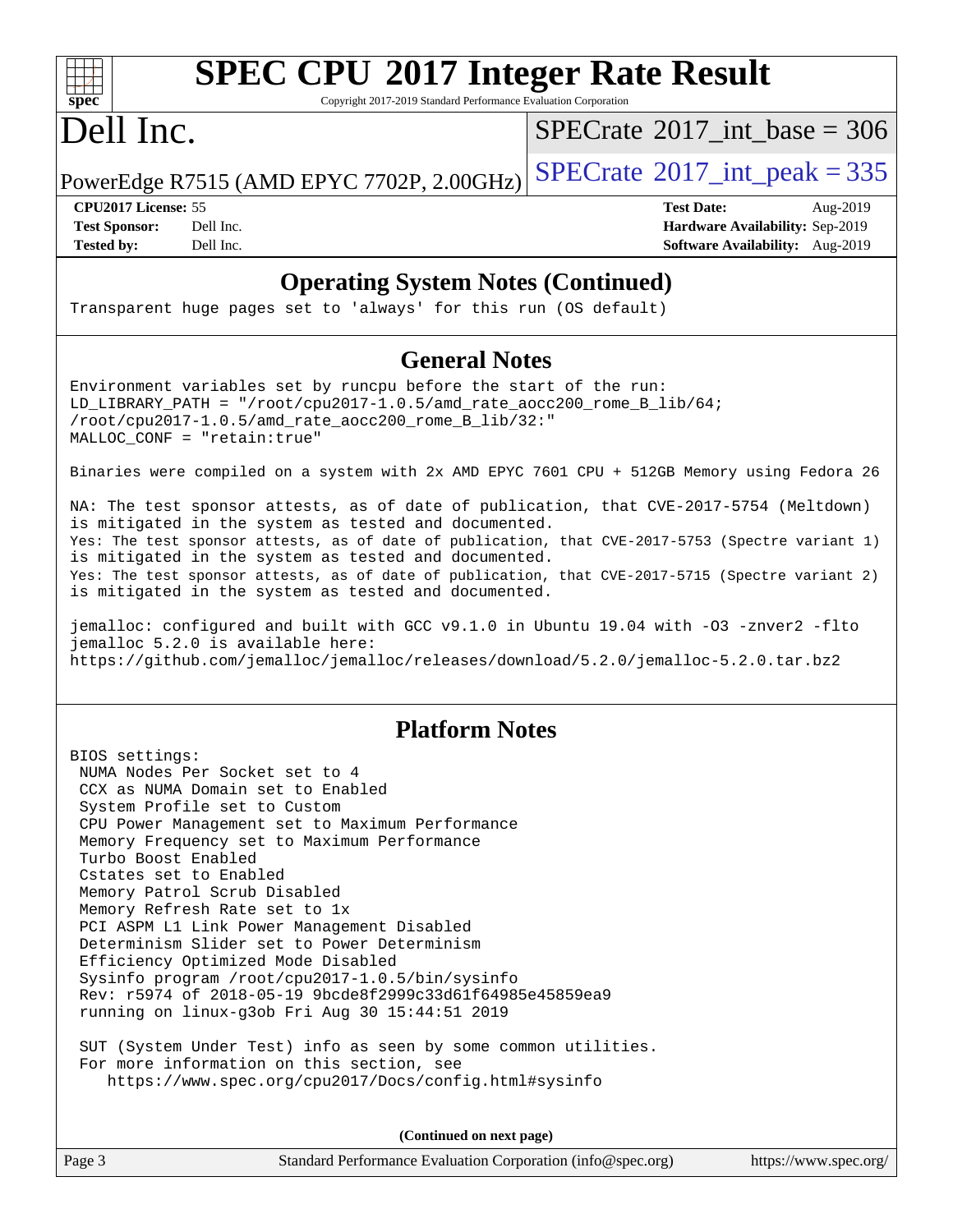|                                                            |                                                                 | <b>SPEC CPU®2017 Integer Rate Result</b>                                            |
|------------------------------------------------------------|-----------------------------------------------------------------|-------------------------------------------------------------------------------------|
| $spec^*$                                                   | Copyright 2017-2019 Standard Performance Evaluation Corporation |                                                                                     |
| Dell Inc.                                                  |                                                                 | $SPECrate^{\circ}2017\_int\_base = 306$                                             |
| PowerEdge R7515 (AMD EPYC 7702P, 2.00GHz)                  |                                                                 | $SPECTate$ <sup>®</sup> 2017_int_peak = 335                                         |
| CPU2017 License: 55                                        |                                                                 | <b>Test Date:</b><br>Aug-2019                                                       |
| <b>Test Sponsor:</b><br>Dell Inc.                          |                                                                 | Hardware Availability: Sep-2019                                                     |
| <b>Tested by:</b><br>Dell Inc.                             |                                                                 | Software Availability: Aug-2019                                                     |
|                                                            | <b>Platform Notes (Continued)</b>                               |                                                                                     |
| From /proc/cpuinfo                                         |                                                                 |                                                                                     |
|                                                            | model name: AMD EPYC 7702P 64-Core Processor                    |                                                                                     |
| "physical id"s (chips)<br>$\mathbf{1}$<br>128 "processors" |                                                                 |                                                                                     |
|                                                            |                                                                 | cores, siblings (Caution: counting these is hw and system dependent. The following  |
|                                                            |                                                                 | excerpts from /proc/cpuinfo might not be reliable. Use with caution.)               |
| cpu cores : 64                                             |                                                                 |                                                                                     |
| siblings : 128                                             |                                                                 | physical 0: cores 0 1 2 3 4 5 6 7 8 9 10 11 12 13 14 15 16 17 18 19 20 21 22 23 24  |
|                                                            |                                                                 | 25 26 27 28 29 30 31 32 33 34 35 36 37 38 39 40 41 42 43 44 45 46 47 48 49 50 51 52 |
| 53 54 55 56 57 58 59 60 61 62 63                           |                                                                 |                                                                                     |
|                                                            |                                                                 |                                                                                     |
| From 1scpu:                                                |                                                                 |                                                                                     |
| Architecture:<br>$CPU$ op-mode( $s$ ):                     | x86 64<br>$32$ -bit, $64$ -bit                                  |                                                                                     |
| Byte Order:                                                | Little Endian                                                   |                                                                                     |
| Address sizes:                                             | 43 bits physical, 48 bits virtual                               |                                                                                     |
| CPU(s):                                                    | 128                                                             |                                                                                     |
| On-line CPU(s) list: 0-127                                 |                                                                 |                                                                                     |
| Thread(s) per core:<br>$Core(s)$ per socket:               | 2<br>64                                                         |                                                                                     |
| Socket(s):                                                 | 1                                                               |                                                                                     |
| NUMA $node(s):$                                            | 16                                                              |                                                                                     |
| Vendor ID:                                                 | AuthenticAMD                                                    |                                                                                     |
| CPU family:                                                | 23                                                              |                                                                                     |
| Model:<br>Model name:                                      | 49<br>AMD EPYC 7702P 64-Core Processor                          |                                                                                     |
| Stepping:                                                  | 0                                                               |                                                                                     |
| CPU MHz:                                                   | 1996.408                                                        |                                                                                     |
| BogoMIPS:                                                  | 3992.81                                                         |                                                                                     |
| Virtualization:                                            | AMD-V                                                           |                                                                                     |
| L1d cache:<br>Lli cache:                                   | 32K<br>32K                                                      |                                                                                     |
| L2 cache:                                                  | 512K                                                            |                                                                                     |
| L3 cache:                                                  | 16384K                                                          |                                                                                     |
| NUMA node0 CPU(s):                                         | $0 - 3, 64 - 67$                                                |                                                                                     |
| NUMA nodel CPU(s):                                         | $4 - 7,68 - 71$                                                 |                                                                                     |
| NUMA node2 CPU(s):<br>NUMA node3 CPU(s):                   | $8 - 11, 72 - 75$<br>$12 - 15, 76 - 79$                         |                                                                                     |
| NUMA node4 CPU(s):                                         | $16 - 19, 80 - 83$                                              |                                                                                     |
| NUMA node5 CPU(s):                                         | $20 - 23, 84 - 87$                                              |                                                                                     |
| NUMA node6 CPU(s):                                         | $24 - 27, 88 - 91$                                              |                                                                                     |
| NUMA node7 CPU(s):                                         | $28 - 31, 92 - 95$                                              |                                                                                     |
| NUMA node8 CPU(s):<br>NUMA node9 CPU(s):                   | $32 - 35, 96 - 99$<br>$36 - 39, 100 - 103$                      |                                                                                     |
| NUMA node10 CPU(s):                                        | $40 - 43, 104 - 107$                                            |                                                                                     |
| NUMA node11 CPU(s):                                        | $44 - 47, 108 - 111$                                            |                                                                                     |
|                                                            |                                                                 |                                                                                     |
|                                                            | (Continued on next page)                                        |                                                                                     |
| Page 4                                                     | Standard Performance Evaluation Corporation (info@spec.org)     | https://www.spec.org/                                                               |
|                                                            |                                                                 |                                                                                     |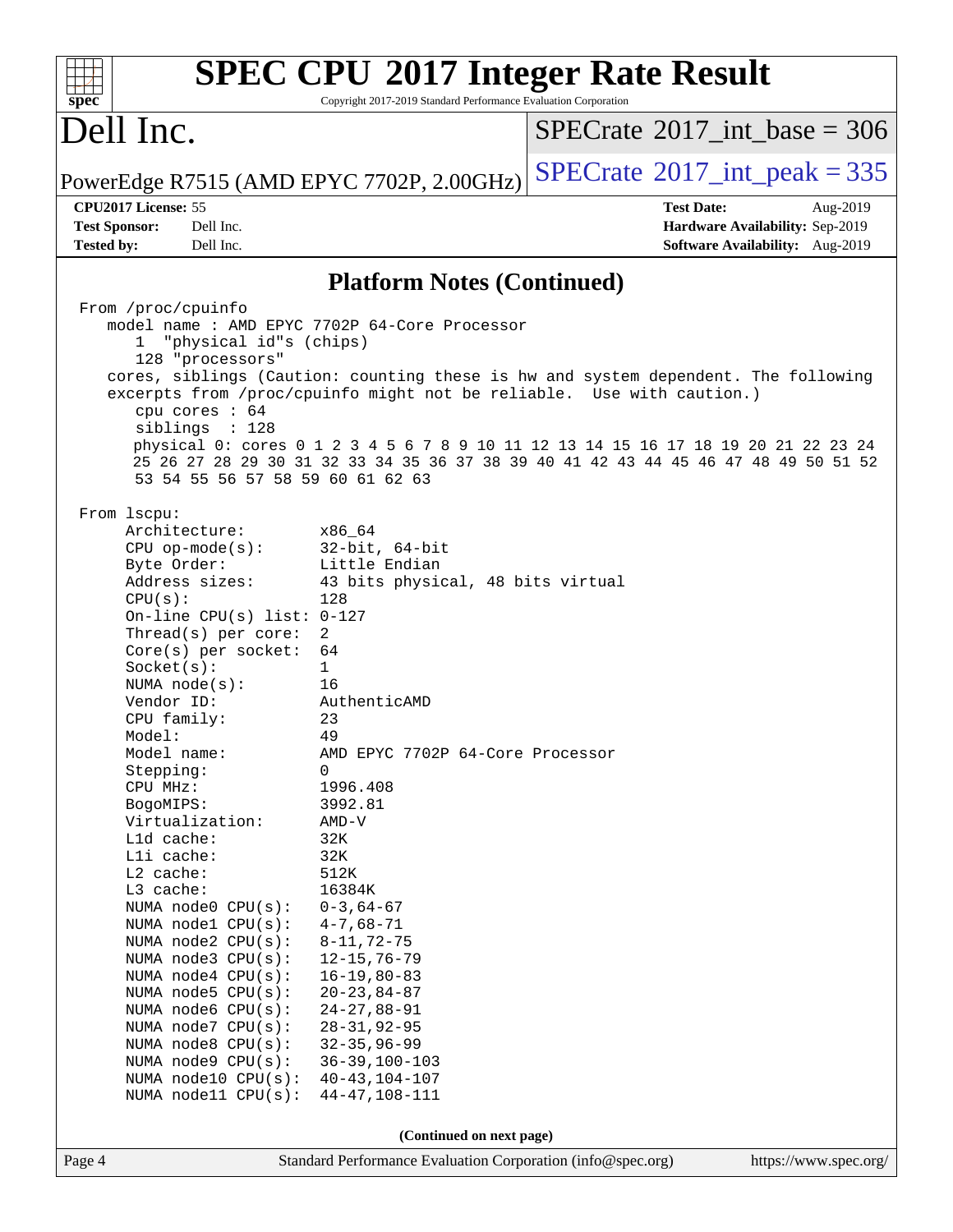| <b>SPEC CPU®2017 Integer Rate Result</b><br>Copyright 2017-2019 Standard Performance Evaluation Corporation<br>spec <sup>®</sup>                                                                                                                                                                                                                                                                                                                                                                                                                                                                                                                                                                                                                                                                                                                                                                                                                                                                                                                                                                       |                                                               |
|--------------------------------------------------------------------------------------------------------------------------------------------------------------------------------------------------------------------------------------------------------------------------------------------------------------------------------------------------------------------------------------------------------------------------------------------------------------------------------------------------------------------------------------------------------------------------------------------------------------------------------------------------------------------------------------------------------------------------------------------------------------------------------------------------------------------------------------------------------------------------------------------------------------------------------------------------------------------------------------------------------------------------------------------------------------------------------------------------------|---------------------------------------------------------------|
| Dell Inc.                                                                                                                                                                                                                                                                                                                                                                                                                                                                                                                                                                                                                                                                                                                                                                                                                                                                                                                                                                                                                                                                                              | $SPECTate$ <sup>®</sup> 2017_int_base = 306                   |
| PowerEdge R7515 (AMD EPYC 7702P, 2.00GHz)                                                                                                                                                                                                                                                                                                                                                                                                                                                                                                                                                                                                                                                                                                                                                                                                                                                                                                                                                                                                                                                              | $SPECTate@2017_int\_peak = 335$                               |
| CPU2017 License: 55                                                                                                                                                                                                                                                                                                                                                                                                                                                                                                                                                                                                                                                                                                                                                                                                                                                                                                                                                                                                                                                                                    | <b>Test Date:</b><br>Aug-2019                                 |
| Dell Inc.<br><b>Test Sponsor:</b>                                                                                                                                                                                                                                                                                                                                                                                                                                                                                                                                                                                                                                                                                                                                                                                                                                                                                                                                                                                                                                                                      | Hardware Availability: Sep-2019                               |
| <b>Tested by:</b><br>Dell Inc.                                                                                                                                                                                                                                                                                                                                                                                                                                                                                                                                                                                                                                                                                                                                                                                                                                                                                                                                                                                                                                                                         | Software Availability: Aug-2019                               |
| <b>Platform Notes (Continued)</b>                                                                                                                                                                                                                                                                                                                                                                                                                                                                                                                                                                                                                                                                                                                                                                                                                                                                                                                                                                                                                                                                      |                                                               |
| $48 - 51, 112 - 115$<br>NUMA $node12$ CPU $(s)$ :<br>$52 - 55, 116 - 119$<br>NUMA $node13$ CPU $(s):$<br>$56 - 59, 120 - 123$<br>NUMA node14 CPU(s):<br>NUMA node15 CPU(s):<br>$60 - 63, 124 - 127$<br>Flaqs:<br>pat pse36 clflush mmx fxsr sse sse2 ht syscall nx mmxext fxsr_opt pdpe1gb rdtscp lm<br>constant_tsc rep_good nopl xtopology nonstop_tsc cpuid extd_apicid aperfmperf pni<br>pclmulqdq monitor ssse3 fma cx16 sse4_1 sse4_2 movbe popcnt aes xsave avx f16c<br>rdrand lahf_lm cmp_legacy svm extapic cr8_legacy abm sse4a misalignsse 3dnowprefetch<br>osvw ibs skinit wdt tce topoext perfctr_core perfctr_nb bpext perfctr_12 mwaitx cpb<br>cat_13 cdp_13 hw_pstate sme ssbd sev ibrs ibpb stibp vmmcall fsgsbase bmil avx2 smep<br>bmi2 cqm rdt_a rdseed adx smap clflushopt clwb sha_ni xsaveopt xsavec xgetbv1 xsaves<br>cqm_llc cqm_occup_llc cqm_mbm_total cqm_mbm_local clzero irperf xsaveerptr arat npt<br>lbrv svm_lock nrip_save tsc_scale vmcb_clean flushbyasid decodeassists pausefilter<br>pfthreshold avic v_vmsave_vmload vgif umip rdpid overflow_recov succor smca | fpu vme de pse tsc msr pae mce cx8 apic sep mtrr pge mca cmov |
| /proc/cpuinfo cache data<br>cache size : 512 KB<br>From numactl --hardware<br>physical chip.<br>$available: 16 nodes (0-15)$<br>node 0 cpus: 0 1 2 3 64 65 66 67<br>node 0 size: 15691 MB<br>node 0 free: 15571 MB<br>node 1 cpus: 4 5 6 7 68 69 70 71<br>node 1 size: 16126 MB<br>node 1 free: 16062 MB<br>node 2 cpus: 8 9 10 11 72 73 74 75<br>node 2 size: 16126 MB<br>node 2 free: 16067 MB<br>node 3 cpus: 12 13 14 15 76 77 78 79<br>node 3 size: 16125 MB<br>node 3 free: 16055 MB<br>node 4 cpus: 16 17 18 19 80 81 82 83<br>node 4 size: 16126 MB<br>node 4 free: 15549 MB<br>node 5 cpus: 20 21 22 23 84 85 86 87<br>node 5 size: 16126 MB<br>node 5 free: 16018 MB<br>node 6 cpus: 24 25 26 27 88 89 90 91<br>node 6 size: 16126 MB<br>node 6 free: 15960 MB<br>node 7 cpus: 28 29 30 31 92 93 94 95<br>node 7 size: 16125 MB<br>node 7 free: 16025 MB<br>node 8 cpus: 32 33 34 35 96 97 98 99                                                                                                                                                                                             | WARNING: a numactl 'node' might or might not correspond to a  |
| (Continued on next page)                                                                                                                                                                                                                                                                                                                                                                                                                                                                                                                                                                                                                                                                                                                                                                                                                                                                                                                                                                                                                                                                               |                                                               |
| Page 5<br>Standard Performance Evaluation Corporation (info@spec.org)                                                                                                                                                                                                                                                                                                                                                                                                                                                                                                                                                                                                                                                                                                                                                                                                                                                                                                                                                                                                                                  | https://www.spec.org/                                         |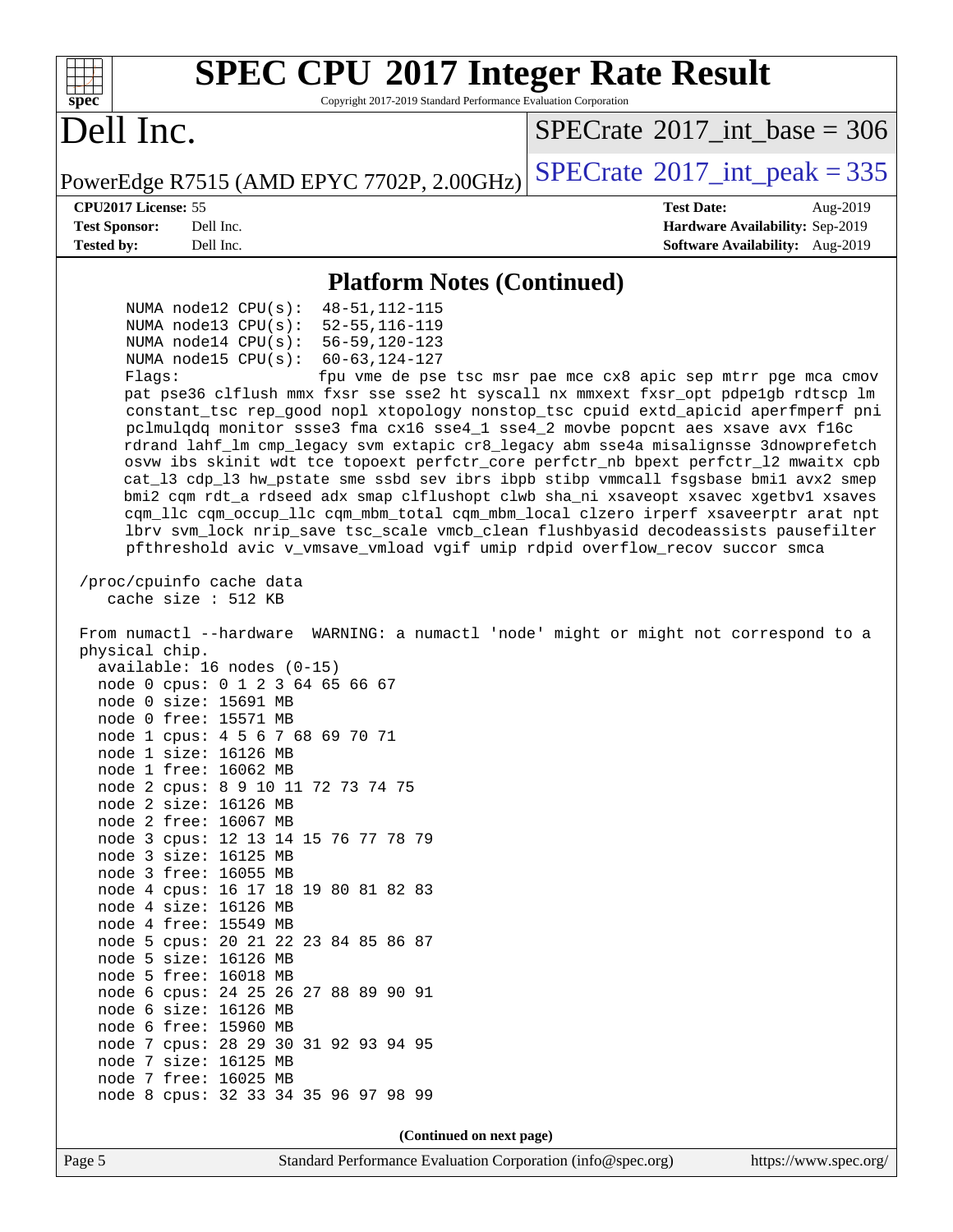Copyright 2017-2019 Standard Performance Evaluation Corporation

## Dell Inc.

**[spec](http://www.spec.org/)**

 $\pm$ 

 $SPECrate$ <sup>®</sup>[2017\\_int\\_base =](http://www.spec.org/auto/cpu2017/Docs/result-fields.html#SPECrate2017intbase) 306

PowerEdge R7515 (AMD EPYC 7702P, 2.00GHz)  $SPECrate^{\circ}2017\_int\_peak = 335$  $SPECrate^{\circ}2017\_int\_peak = 335$ 

**[Tested by:](http://www.spec.org/auto/cpu2017/Docs/result-fields.html#Testedby)** Dell Inc. **[Software Availability:](http://www.spec.org/auto/cpu2017/Docs/result-fields.html#SoftwareAvailability)** Aug-2019

**[CPU2017 License:](http://www.spec.org/auto/cpu2017/Docs/result-fields.html#CPU2017License)** 55 **[Test Date:](http://www.spec.org/auto/cpu2017/Docs/result-fields.html#TestDate)** Aug-2019 **[Test Sponsor:](http://www.spec.org/auto/cpu2017/Docs/result-fields.html#TestSponsor)** Dell Inc. **[Hardware Availability:](http://www.spec.org/auto/cpu2017/Docs/result-fields.html#HardwareAvailability)** Sep-2019

#### **[Platform Notes \(Continued\)](http://www.spec.org/auto/cpu2017/Docs/result-fields.html#PlatformNotes)**

| node 8 size: 16126 MB                     |                |                  |             |                       |                       |          |          |                          |            |          |          |    |                 |    |    |    |  |
|-------------------------------------------|----------------|------------------|-------------|-----------------------|-----------------------|----------|----------|--------------------------|------------|----------|----------|----|-----------------|----|----|----|--|
| node 8 free: 15995 MB                     |                |                  |             |                       |                       |          |          |                          |            |          |          |    |                 |    |    |    |  |
| node 9 cpus: 36 37 38 39 100 101 102 103  |                |                  |             |                       |                       |          |          |                          |            |          |          |    |                 |    |    |    |  |
| node 9 size: 16126 MB                     |                |                  |             |                       |                       |          |          |                          |            |          |          |    |                 |    |    |    |  |
| node 9 free: 16020 MB                     |                |                  |             |                       |                       |          |          |                          |            |          |          |    |                 |    |    |    |  |
| node 10 cpus: 40 41 42 43 104 105 106 107 |                |                  |             |                       |                       |          |          |                          |            |          |          |    |                 |    |    |    |  |
| node 10 size: 16126 MB                    |                |                  |             |                       |                       |          |          |                          |            |          |          |    |                 |    |    |    |  |
| node 10 free: 16055 MB                    |                |                  |             |                       |                       |          |          |                          |            |          |          |    |                 |    |    |    |  |
| node 11 cpus: 44 45 46 47 108 109 110 111 |                |                  |             |                       |                       |          |          |                          |            |          |          |    |                 |    |    |    |  |
| node 11 size: 16095 MB                    |                |                  |             |                       |                       |          |          |                          |            |          |          |    |                 |    |    |    |  |
| node 11 free: 15756 MB                    |                |                  |             |                       |                       |          |          |                          |            |          |          |    |                 |    |    |    |  |
| node 12 cpus: 48 49 50 51 112 113 114 115 |                |                  |             |                       |                       |          |          |                          |            |          |          |    |                 |    |    |    |  |
| node 12 size: 16126 MB                    |                |                  |             |                       |                       |          |          |                          |            |          |          |    |                 |    |    |    |  |
| node 12 free: 16043 MB                    |                |                  |             |                       |                       |          |          |                          |            |          |          |    |                 |    |    |    |  |
| node 13 cpus: 52 53 54 55 116 117 118 119 |                |                  |             |                       |                       |          |          |                          |            |          |          |    |                 |    |    |    |  |
| node 13 size: 16126 MB                    |                |                  |             |                       |                       |          |          |                          |            |          |          |    |                 |    |    |    |  |
| node 13 free: 16027 MB                    |                |                  |             |                       |                       |          |          |                          |            |          |          |    |                 |    |    |    |  |
| node 14 cpus: 56 57 58 59 120 121 122 123 |                |                  |             |                       |                       |          |          |                          |            |          |          |    |                 |    |    |    |  |
| node 14 size: 16126 MB                    |                |                  |             |                       |                       |          |          |                          |            |          |          |    |                 |    |    |    |  |
| node 14 free: 16048 MB                    |                |                  |             |                       |                       |          |          |                          |            |          |          |    |                 |    |    |    |  |
| node 15 cpus: 60 61 62 63 124 125 126 127 |                |                  |             |                       |                       |          |          |                          |            |          |          |    |                 |    |    |    |  |
| node 15 size: 16111 MB                    |                |                  |             |                       |                       |          |          |                          |            |          |          |    |                 |    |    |    |  |
| node 15 free: 15986 MB                    |                |                  |             |                       |                       |          |          |                          |            |          |          |    |                 |    |    |    |  |
| node distances:                           |                |                  |             |                       |                       |          |          |                          |            |          |          |    |                 |    |    |    |  |
| node                                      | $\overline{0}$ | $\mathbf{1}$     | 2           | 3                     | 4                     | 5        | - 6      | 7                        | 8          | 9        | 10       | 11 | 12              | 13 | 14 | 15 |  |
| 0:                                        | 10             | 11               | 11          | 11                    | 12                    | 12       | 12       | 12                       | 12         | 12       | 12       | 12 | 12              | 12 | 12 | 12 |  |
| 1:                                        | 11             | 10               | 11          | 11                    | 12                    | 12       | 12       | 12                       | 12         | 12       | 12       | 12 | 12              | 12 | 12 | 12 |  |
| 2:                                        | 11             | 11               | 10          | 11                    | 12                    | 12       | 12       | 12                       | 12         | 12       | 12       | 12 | 12              | 12 | 12 | 12 |  |
| 3:                                        | 11             | 11               | 11          | 10                    | 12                    | 12       | 12       | 12                       | 12         | 12       | 12       | 12 | 12              | 12 | 12 | 12 |  |
| 4:                                        | 12             | 12               | 12          | 12                    | 10                    | 11       | 11       | 11                       | 12         | 12       | 12       | 12 | $1\,2$          | 12 | 12 | 12 |  |
| 5:                                        | 12             | 12               | 12          | 12                    | 11                    | 10       | 11       | 11                       | 12         | 12       | 12       | 12 | 12              | 12 | 12 | 12 |  |
| 6:                                        | 12             | 12               | 12          | 12                    | 11                    | 11       | 10       | 11                       | 12         | 12       | 12       | 12 | 12              | 12 | 12 | 12 |  |
| 7:                                        | 12             | 12               | 12          | 12                    | 11                    | 11       | 11       | 10                       | 12         | 12       | 12       | 12 | 12              | 12 | 12 | 12 |  |
| 8:                                        | 12             | 12               | 12          | 12                    | 12                    | 12       | 12       | 12                       | 10         | 11       | 11       | 11 | 12              | 12 | 12 | 12 |  |
| 9:                                        | 12             | 12               | 12          | 12                    | 12                    | 12       | 12       | 12                       | 11         | 10       | 11       | 11 | 12              | 12 | 12 | 12 |  |
| 10:                                       | 12             | 12               | 12          | 12                    | 12                    | 12       | 12       | 12                       | 11         | 11       | 10       | 11 | 12              | 12 | 12 | 12 |  |
| 11:                                       | 12             | 12               | 12          | 12                    | 12                    | 12       | 12       | 12                       | 11         | 11       | 11       | 10 | 12              | 12 | 12 | 12 |  |
| 12:                                       | 12             | 12               | 12          | 12                    | 12                    | 12       | 12       | 12                       | 12         | 12       | 12       | 12 | 10              | 11 | 11 | 11 |  |
| 13:                                       | 12             | 12               | 12          | 12                    | 12                    | 12       | 12       | 12                       | 12         | 12       | 12       | 12 | $11\,$          | 10 | 11 | 11 |  |
| 14:                                       | 12<br>12       | 12               | 12<br>12 12 | 12<br>12 <sup>°</sup> | 12<br>12 <sup>°</sup> | 12<br>12 | 12<br>12 | 12<br>12                 | $12$<br>12 | 12<br>12 | 12<br>12 | 12 | $11\,$<br>12 11 | 11 | 10 | 11 |  |
| 15:                                       |                |                  |             |                       |                       |          |          |                          |            |          |          |    |                 | 11 | 11 | 10 |  |
| From /proc/meminfo                        |                |                  |             |                       |                       |          |          |                          |            |          |          |    |                 |    |    |    |  |
|                                           | MemTotal:      |                  |             |                       | 263721456 kB          |          |          |                          |            |          |          |    |                 |    |    |    |  |
|                                           |                | HugePages_Total: |             |                       | 0                     |          |          |                          |            |          |          |    |                 |    |    |    |  |
|                                           |                | Hugepagesize:    |             |                       | 2048 kB               |          |          |                          |            |          |          |    |                 |    |    |    |  |
|                                           |                |                  |             |                       |                       |          |          |                          |            |          |          |    |                 |    |    |    |  |
|                                           |                |                  |             |                       |                       |          |          |                          |            |          |          |    |                 |    |    |    |  |
|                                           |                |                  |             |                       |                       |          |          |                          |            |          |          |    |                 |    |    |    |  |
|                                           |                |                  |             |                       |                       |          |          | (Continued on next page) |            |          |          |    |                 |    |    |    |  |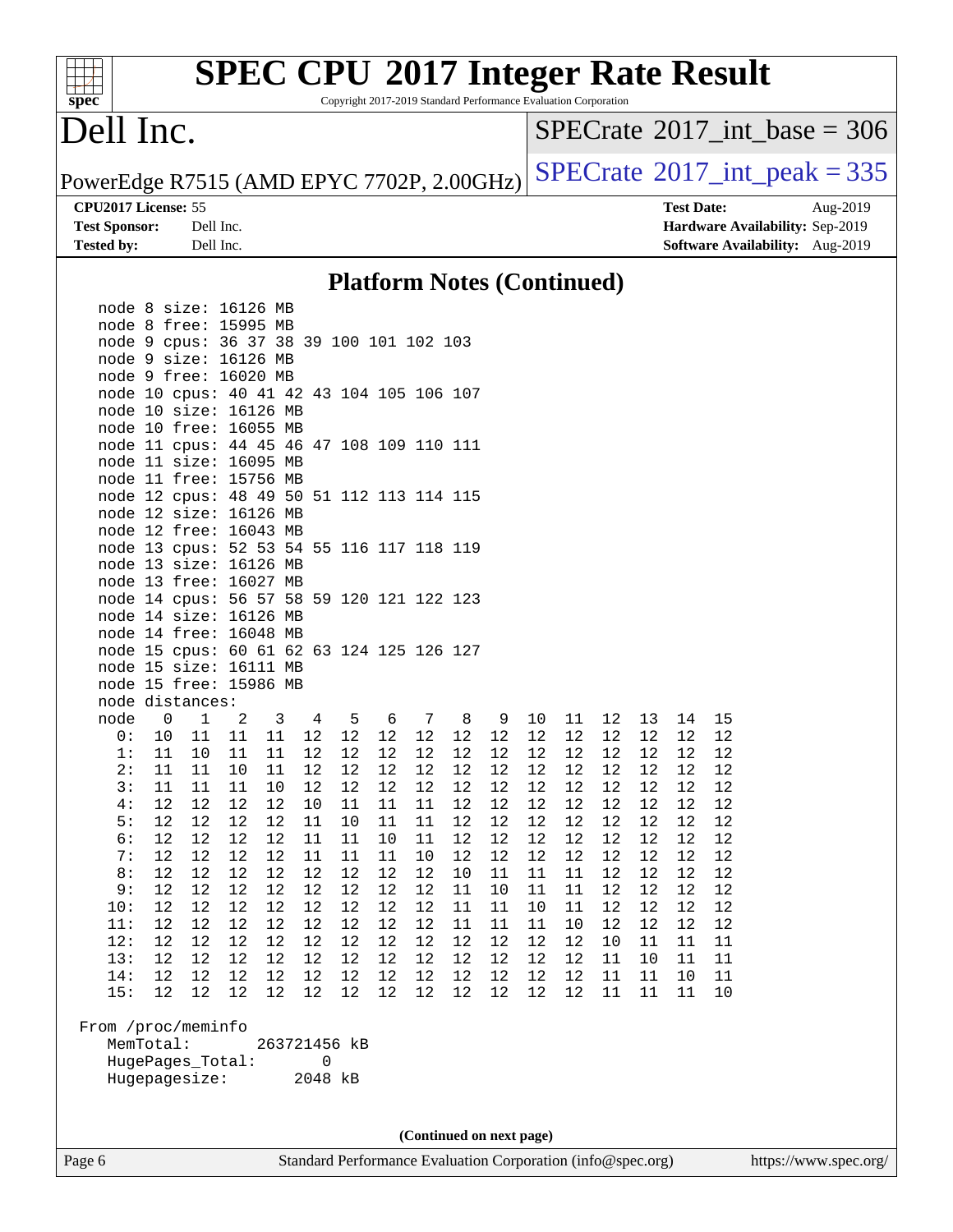#### **[SPEC CPU](http://www.spec.org/auto/cpu2017/Docs/result-fields.html#SPECCPU2017IntegerRateResult)[2017 Integer Rate Result](http://www.spec.org/auto/cpu2017/Docs/result-fields.html#SPECCPU2017IntegerRateResult)**  $+\ +$ **[spec](http://www.spec.org/)** Copyright 2017-2019 Standard Performance Evaluation Corporation Dell Inc.  $SPECrate$ <sup>®</sup>[2017\\_int\\_base =](http://www.spec.org/auto/cpu2017/Docs/result-fields.html#SPECrate2017intbase) 306 PowerEdge R7515 (AMD EPYC 7702P, 2.00GHz)  $\text{SPECrate}$  $\text{SPECrate}$  $\text{SPECrate}$ <sup>®</sup>[2017\\_int\\_peak = 3](http://www.spec.org/auto/cpu2017/Docs/result-fields.html#SPECrate2017intpeak)35 **[CPU2017 License:](http://www.spec.org/auto/cpu2017/Docs/result-fields.html#CPU2017License)** 55 **[Test Date:](http://www.spec.org/auto/cpu2017/Docs/result-fields.html#TestDate)** Aug-2019 **[Test Sponsor:](http://www.spec.org/auto/cpu2017/Docs/result-fields.html#TestSponsor)** Dell Inc. **[Hardware Availability:](http://www.spec.org/auto/cpu2017/Docs/result-fields.html#HardwareAvailability)** Sep-2019 **[Tested by:](http://www.spec.org/auto/cpu2017/Docs/result-fields.html#Testedby)** Dell Inc. **[Software Availability:](http://www.spec.org/auto/cpu2017/Docs/result-fields.html#SoftwareAvailability)** Aug-2019 **[Platform Notes \(Continued\)](http://www.spec.org/auto/cpu2017/Docs/result-fields.html#PlatformNotes)** From /etc/\*release\* /etc/\*version\* os-release: NAME="SLES" VERSION="15-SP1" VERSION\_ID="15.1" PRETTY\_NAME="SUSE Linux Enterprise Server 15 SP1" ID="sles" ID\_LIKE="suse" ANSI\_COLOR="0;32" CPE\_NAME="cpe:/o:suse:sles:15:sp1" uname -a: Linux linux-g3ob 4.12.14-195-default #1 SMP Tue May 7 10:55:11 UTC 2019 (8fba516) x86\_64 x86\_64 x86\_64 GNU/Linux Kernel self-reported vulnerability status: CVE-2017-5754 (Meltdown): Not affected CVE-2017-5753 (Spectre variant 1): Mitigation: \_\_user pointer sanitization CVE-2017-5715 (Spectre variant 2): Mitigation: Full AMD retpoline, IBPB: conditional, IBRS\_FW, STIBP: conditional, RSB filling run-level 5 Aug 30 22:38 SPEC is set to: /root/cpu2017-1.0.5 Filesystem Type Size Used Avail Use% Mounted on /dev/sda2 xfs 440G 19G 422G 5% / Additional information from dmidecode follows. WARNING: Use caution when you interpret this section. The 'dmidecode' program reads system data which is "intended to allow hardware to be accurately determined", but the intent may not be met, as there are frequent changes to hardware, firmware, and the "DMTF SMBIOS" standard. BIOS Dell Inc. 1.0.3 08/23/2019 Memory: 5x 80AD80B380AD HMA84GR7CJR4N-XN 32 GB 2 rank 3200 1x 80AD863280AD HMA84GR7CJR4N-XN 32 GB 2 rank 3200 2x 80AD869D80AD HMA84GR7CJR4N-XN 32 GB 2 rank 3200 8x Not Specified Not Specified (End of data from sysinfo program) **[Compiler Version Notes](http://www.spec.org/auto/cpu2017/Docs/result-fields.html#CompilerVersionNotes)** ==============================================================================  $C \qquad \qquad \vert 502 \text{.}$  gcc  $r(\text{peak})$ ------------------------------------------------------------------------------ **(Continued on next page)**Page 7 Standard Performance Evaluation Corporation [\(info@spec.org\)](mailto:info@spec.org) <https://www.spec.org/>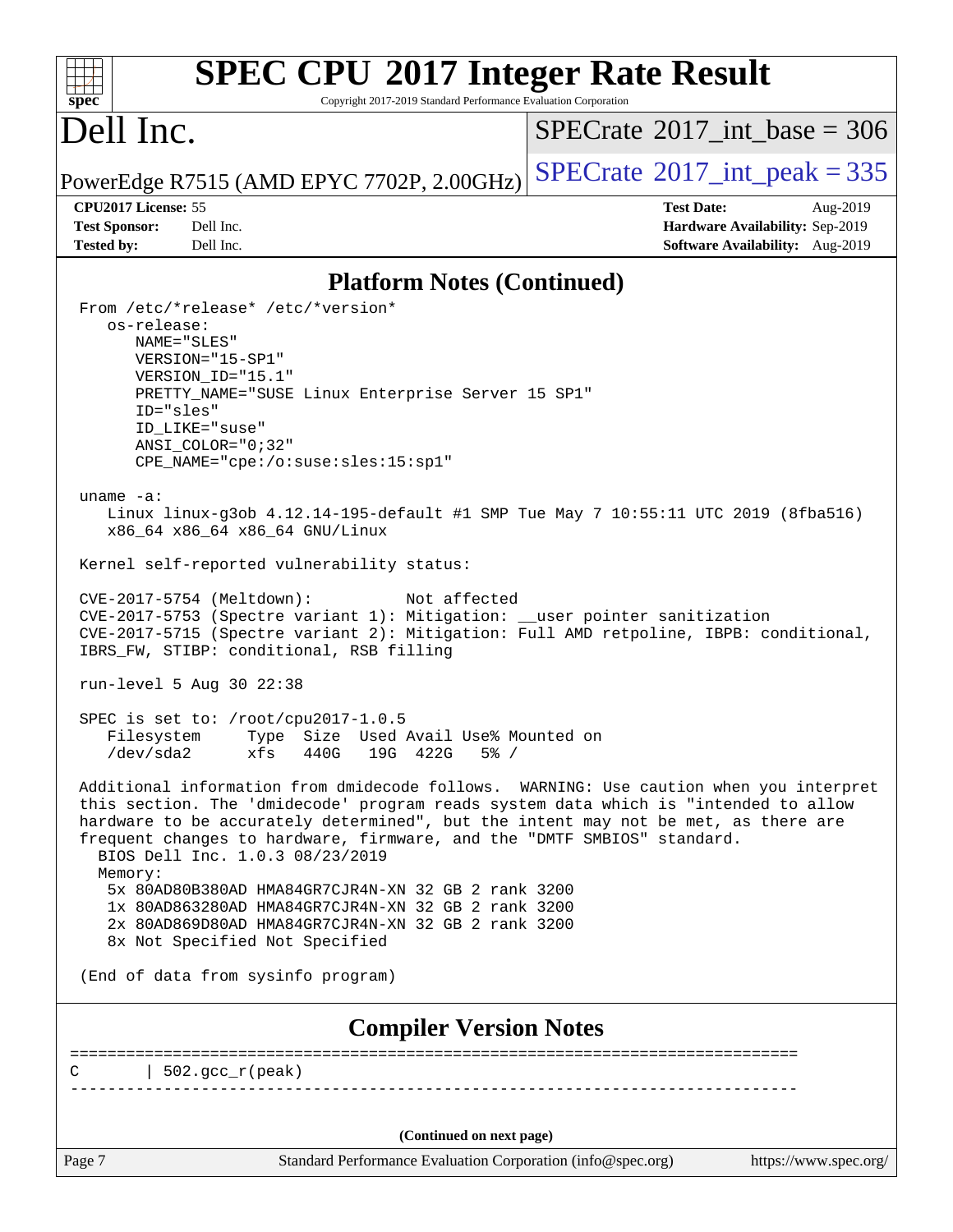#### **[SPEC CPU](http://www.spec.org/auto/cpu2017/Docs/result-fields.html#SPECCPU2017IntegerRateResult)[2017 Integer Rate Result](http://www.spec.org/auto/cpu2017/Docs/result-fields.html#SPECCPU2017IntegerRateResult)**  $\pm r$ **[spec](http://www.spec.org/)** Copyright 2017-2019 Standard Performance Evaluation Corporation Dell Inc.  $SPECTate@2017_int\_base = 306$ PowerEdge R7515 (AMD EPYC 7702P, 2.00GHz)  $SPECrate^{\circ}2017\_int\_peak = 335$  $SPECrate^{\circ}2017\_int\_peak = 335$ **[CPU2017 License:](http://www.spec.org/auto/cpu2017/Docs/result-fields.html#CPU2017License)** 55 **[Test Date:](http://www.spec.org/auto/cpu2017/Docs/result-fields.html#TestDate)** Aug-2019 **[Test Sponsor:](http://www.spec.org/auto/cpu2017/Docs/result-fields.html#TestSponsor)** Dell Inc. **[Hardware Availability:](http://www.spec.org/auto/cpu2017/Docs/result-fields.html#HardwareAvailability)** Sep-2019 **[Tested by:](http://www.spec.org/auto/cpu2017/Docs/result-fields.html#Testedby)** Dell Inc. **[Software Availability:](http://www.spec.org/auto/cpu2017/Docs/result-fields.html#SoftwareAvailability)** Aug-2019 **[Compiler Version Notes \(Continued\)](http://www.spec.org/auto/cpu2017/Docs/result-fields.html#CompilerVersionNotes)** AOCC.LLVM.2.0.0.B191.2019\_07\_19 clang version 8.0.0 (CLANG: Jenkins AOCC\_2\_0\_0-Build#191) (based on LLVM AOCC.LLVM.2.0.0.B191.2019\_07\_19) Target: i386-unknown-linux-gnu Thread model: posix InstalledDir: /sppo/dev/compilers/aocc-compiler-2.0.0/bin ------------------------------------------------------------------------------ ============================================================================== C | 500.perlbench\_r(base, peak) 502.gcc\_r(base) 505.mcf\_r(base, peak) | 525.x264 $r(base, peak)$  557.xz $r(base, peak)$ ------------------------------------------------------------------------------ AOCC.LLVM.2.0.0.B191.2019\_07\_19 clang version 8.0.0 (CLANG: Jenkins AOCC\_2\_0\_0-Build#191) (based on LLVM AOCC.LLVM.2.0.0.B191.2019\_07\_19) Target: x86\_64-unknown-linux-gnu Thread model: posix InstalledDir: /sppo/dev/compilers/aocc-compiler-2.0.0/bin ------------------------------------------------------------------------------ ==============================================================================  $C \qquad \qquad \vert \quad 502.\text{gcc\_r}(\text{peak})$ ------------------------------------------------------------------------------ AOCC.LLVM.2.0.0.B191.2019\_07\_19 clang version 8.0.0 (CLANG: Jenkins AOCC\_2\_0\_0-Build#191) (based on LLVM AOCC.LLVM.2.0.0.B191.2019\_07\_19) Target: i386-unknown-linux-gnu Thread model: posix InstalledDir: /sppo/dev/compilers/aocc-compiler-2.0.0/bin ------------------------------------------------------------------------------ ============================================================================== C | 500.perlbench\_r(base, peak) 502.gcc\_r(base) 505.mcf\_r(base, peak) | 525.x264 $r(base, peak)$  557.xz $r(base, peak)$ ------------------------------------------------------------------------------ AOCC.LLVM.2.0.0.B191.2019\_07\_19 clang version 8.0.0 (CLANG: Jenkins AOCC\_2\_0\_0-Build#191) (based on LLVM AOCC.LLVM.2.0.0.B191.2019\_07\_19) Target: x86\_64-unknown-linux-gnu Thread model: posix InstalledDir: /sppo/dev/compilers/aocc-compiler-2.0.0/bin ------------------------------------------------------------------------------ ==============================================================================  $C++$  | 523.xalancbmk\_r(peak) ------------------------------------------------------------------------------ AOCC.LLVM.2.0.0.B191.2019\_07\_19 clang version 8.0.0 (CLANG: Jenkins AOCC\_2\_0\_0-Build#191) (based on LLVM AOCC.LLVM.2.0.0.B191.2019\_07\_19) Target: i386-unknown-linux-gnu Thread model: posix InstalledDir: /sppo/dev/compilers/aocc-compiler-2.0.0/bin **(Continued on next page)**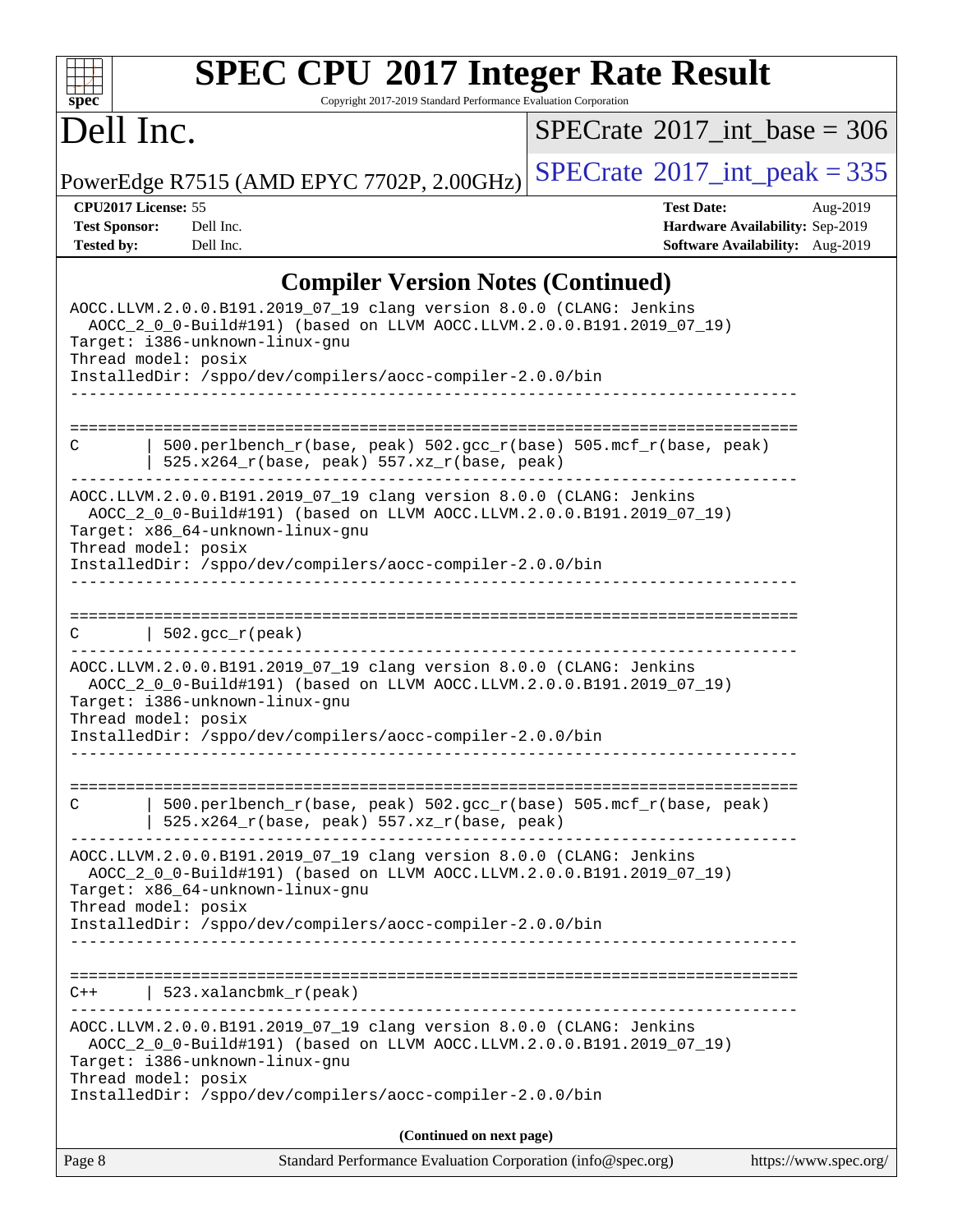| <b>SPEC CPU®2017 Integer Rate Result</b><br>Copyright 2017-2019 Standard Performance Evaluation Corporation<br>spec                                                                                                                                                  |                                                                                                     |
|----------------------------------------------------------------------------------------------------------------------------------------------------------------------------------------------------------------------------------------------------------------------|-----------------------------------------------------------------------------------------------------|
| Dell Inc.                                                                                                                                                                                                                                                            | $SPECTate$ <sup>®</sup> 2017_int_base = 306                                                         |
| PowerEdge R7515 (AMD EPYC 7702P, 2.00GHz)                                                                                                                                                                                                                            | $SPECTate$ <sup>®</sup> 2017_int_peak = 335                                                         |
| CPU2017 License: 55<br><b>Test Sponsor:</b><br>Dell Inc.<br><b>Tested by:</b><br>Dell Inc.                                                                                                                                                                           | <b>Test Date:</b><br>Aug-2019<br>Hardware Availability: Sep-2019<br>Software Availability: Aug-2019 |
| <b>Compiler Version Notes (Continued)</b>                                                                                                                                                                                                                            |                                                                                                     |
| 520.omnetpp_r(base, peak) 523.xalancbmk_r(base)<br>$C++$<br>531.deepsjeng_r(base, peak) 541.leela_r(base, peak)<br>AOCC.LLVM.2.0.0.B191.2019_07_19 clang version 8.0.0 (CLANG: Jenkins                                                                               |                                                                                                     |
| AOCC_2_0_0-Build#191) (based on LLVM AOCC.LLVM.2.0.0.B191.2019_07_19)<br>Target: x86_64-unknown-linux-gnu<br>Thread model: posix<br>InstalledDir: /sppo/dev/compilers/aocc-compiler-2.0.0/bin                                                                        |                                                                                                     |
| $523.xalanchm k_r (peak)$<br>C++                                                                                                                                                                                                                                     |                                                                                                     |
| AOCC.LLVM.2.0.0.B191.2019_07_19 clang version 8.0.0 (CLANG: Jenkins<br>AOCC_2_0_0-Build#191) (based on LLVM AOCC.LLVM.2.0.0.B191.2019_07_19)<br>Target: i386-unknown-linux-gnu<br>Thread model: posix<br>InstalledDir: /sppo/dev/compilers/aocc-compiler-2.0.0/bin   |                                                                                                     |
| 520.omnetpp_r(base, peak) 523.xalancbmk_r(base)<br>$C++$<br>531.deepsjeng_r(base, peak) 541.leela_r(base, peak)                                                                                                                                                      |                                                                                                     |
| AOCC.LLVM.2.0.0.B191.2019_07_19 clang version 8.0.0 (CLANG: Jenkins<br>AOCC_2_0_0-Build#191) (based on LLVM AOCC.LLVM.2.0.0.B191.2019_07_19)<br>Target: x86_64-unknown-linux-gnu<br>Thread model: posix<br>InstalledDir: /sppo/dev/compilers/aocc-compiler-2.0.0/bin |                                                                                                     |
| Fortran   $548$ . exchange $2r$ (base, peak)                                                                                                                                                                                                                         |                                                                                                     |
| AOCC.LLVM.2.0.0.B191.2019_07_19 clang version 8.0.0 (CLANG: Jenkins<br>AOCC_2_0_0-Build#191) (based on LLVM AOCC.LLVM.2.0.0.B191.2019_07_19)<br>Target: x86_64-unknown-linux-gnu<br>Thread model: posix<br>InstalledDir: /sppo/dev/compilers/aocc-compiler-2.0.0/bin |                                                                                                     |
|                                                                                                                                                                                                                                                                      |                                                                                                     |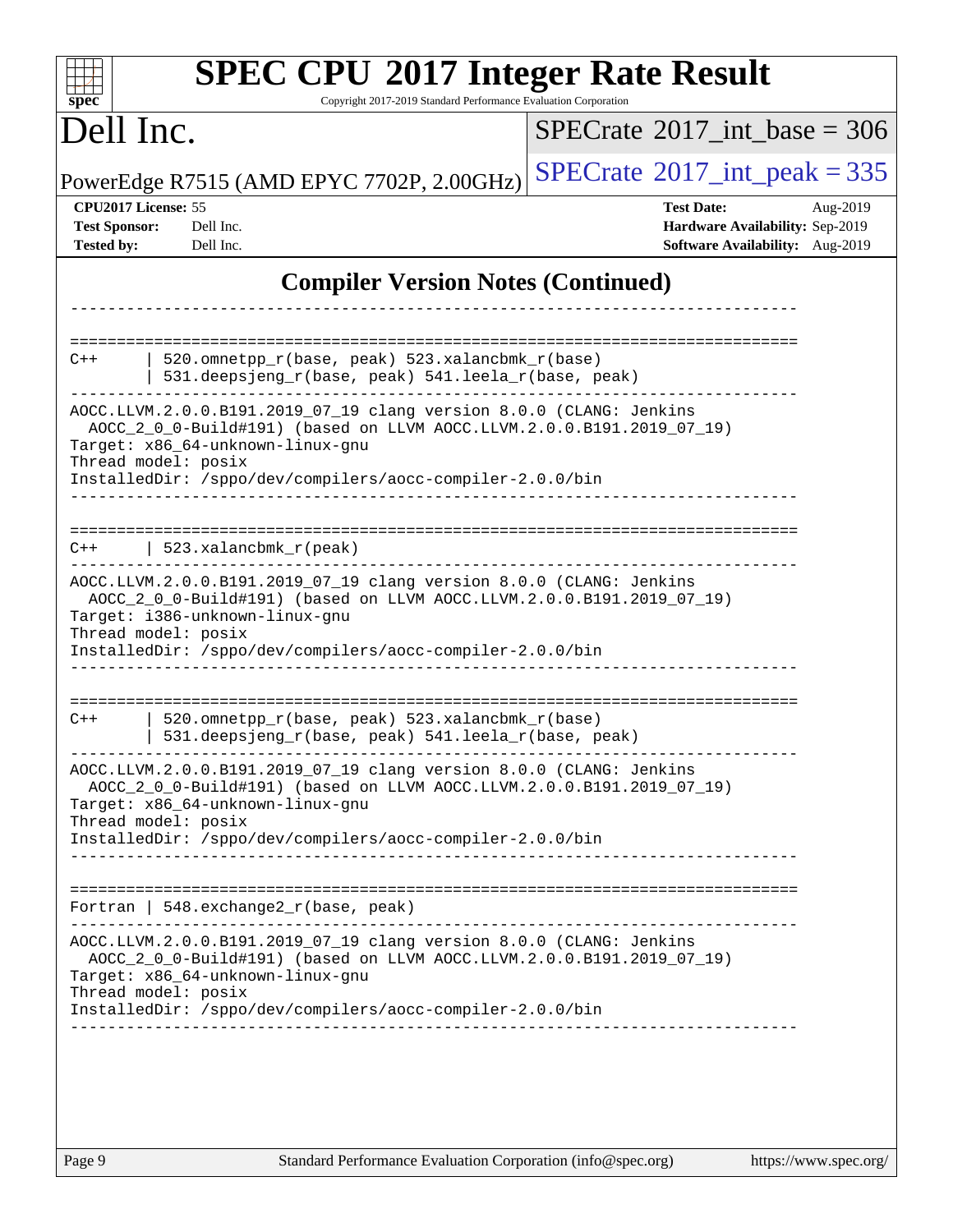#### $\pm t$ **[spec](http://www.spec.org/)**

# **[SPEC CPU](http://www.spec.org/auto/cpu2017/Docs/result-fields.html#SPECCPU2017IntegerRateResult)[2017 Integer Rate Result](http://www.spec.org/auto/cpu2017/Docs/result-fields.html#SPECCPU2017IntegerRateResult)**

Copyright 2017-2019 Standard Performance Evaluation Corporation

## Dell Inc.

 $SPECTate@2017_int\_base = 306$ 

PowerEdge R7515 (AMD EPYC 7702P, 2.00GHz)  $\text{SPECrate}^{\circ}2017\_int\_peak = 335$  $\text{SPECrate}^{\circ}2017\_int\_peak = 335$  $\text{SPECrate}^{\circ}2017\_int\_peak = 335$ 

**[CPU2017 License:](http://www.spec.org/auto/cpu2017/Docs/result-fields.html#CPU2017License)** 55 **[Test Date:](http://www.spec.org/auto/cpu2017/Docs/result-fields.html#TestDate)** Aug-2019 **[Test Sponsor:](http://www.spec.org/auto/cpu2017/Docs/result-fields.html#TestSponsor)** Dell Inc. **[Hardware Availability:](http://www.spec.org/auto/cpu2017/Docs/result-fields.html#HardwareAvailability)** Sep-2019 **[Tested by:](http://www.spec.org/auto/cpu2017/Docs/result-fields.html#Testedby)** Dell Inc. **[Software Availability:](http://www.spec.org/auto/cpu2017/Docs/result-fields.html#SoftwareAvailability)** Aug-2019

## **[Base Compiler Invocation](http://www.spec.org/auto/cpu2017/Docs/result-fields.html#BaseCompilerInvocation)**

[C benchmarks:](http://www.spec.org/auto/cpu2017/Docs/result-fields.html#Cbenchmarks) [clang](http://www.spec.org/cpu2017/results/res2019q4/cpu2017-20191014-19037.flags.html#user_CCbase_clang-c)

[C++ benchmarks:](http://www.spec.org/auto/cpu2017/Docs/result-fields.html#CXXbenchmarks) [clang++](http://www.spec.org/cpu2017/results/res2019q4/cpu2017-20191014-19037.flags.html#user_CXXbase_clang-cpp)

[Fortran benchmarks](http://www.spec.org/auto/cpu2017/Docs/result-fields.html#Fortranbenchmarks): [flang](http://www.spec.org/cpu2017/results/res2019q4/cpu2017-20191014-19037.flags.html#user_FCbase_flang)

### **[Base Portability Flags](http://www.spec.org/auto/cpu2017/Docs/result-fields.html#BasePortabilityFlags)**

 500.perlbench\_r: [-DSPEC\\_LINUX\\_X64](http://www.spec.org/cpu2017/results/res2019q4/cpu2017-20191014-19037.flags.html#b500.perlbench_r_basePORTABILITY_DSPEC_LINUX_X64) [-DSPEC\\_LP64](http://www.spec.org/cpu2017/results/res2019q4/cpu2017-20191014-19037.flags.html#b500.perlbench_r_baseEXTRA_PORTABILITY_DSPEC_LP64) 502.gcc\_r: [-DSPEC\\_LP64](http://www.spec.org/cpu2017/results/res2019q4/cpu2017-20191014-19037.flags.html#suite_baseEXTRA_PORTABILITY502_gcc_r_DSPEC_LP64) 505.mcf\_r: [-DSPEC\\_LP64](http://www.spec.org/cpu2017/results/res2019q4/cpu2017-20191014-19037.flags.html#suite_baseEXTRA_PORTABILITY505_mcf_r_DSPEC_LP64) 520.omnetpp\_r: [-DSPEC\\_LP64](http://www.spec.org/cpu2017/results/res2019q4/cpu2017-20191014-19037.flags.html#suite_baseEXTRA_PORTABILITY520_omnetpp_r_DSPEC_LP64) 523.xalancbmk\_r: [-DSPEC\\_LINUX](http://www.spec.org/cpu2017/results/res2019q4/cpu2017-20191014-19037.flags.html#b523.xalancbmk_r_basePORTABILITY_DSPEC_LINUX) [-DSPEC\\_LP64](http://www.spec.org/cpu2017/results/res2019q4/cpu2017-20191014-19037.flags.html#suite_baseEXTRA_PORTABILITY523_xalancbmk_r_DSPEC_LP64) 525.x264\_r: [-DSPEC\\_LP64](http://www.spec.org/cpu2017/results/res2019q4/cpu2017-20191014-19037.flags.html#suite_baseEXTRA_PORTABILITY525_x264_r_DSPEC_LP64) 531.deepsjeng\_r: [-DSPEC\\_LP64](http://www.spec.org/cpu2017/results/res2019q4/cpu2017-20191014-19037.flags.html#suite_baseEXTRA_PORTABILITY531_deepsjeng_r_DSPEC_LP64) 541.leela\_r: [-DSPEC\\_LP64](http://www.spec.org/cpu2017/results/res2019q4/cpu2017-20191014-19037.flags.html#suite_baseEXTRA_PORTABILITY541_leela_r_DSPEC_LP64) 548.exchange2\_r: [-DSPEC\\_LP64](http://www.spec.org/cpu2017/results/res2019q4/cpu2017-20191014-19037.flags.html#suite_baseEXTRA_PORTABILITY548_exchange2_r_DSPEC_LP64) 557.xz\_r: [-DSPEC\\_LP64](http://www.spec.org/cpu2017/results/res2019q4/cpu2017-20191014-19037.flags.html#suite_baseEXTRA_PORTABILITY557_xz_r_DSPEC_LP64)

## **[Base Optimization Flags](http://www.spec.org/auto/cpu2017/Docs/result-fields.html#BaseOptimizationFlags)**

[C benchmarks](http://www.spec.org/auto/cpu2017/Docs/result-fields.html#Cbenchmarks):

[-flto](http://www.spec.org/cpu2017/results/res2019q4/cpu2017-20191014-19037.flags.html#user_CCbase_aocc-flto) [-Wl,-mllvm -Wl,-function-specialize](http://www.spec.org/cpu2017/results/res2019q4/cpu2017-20191014-19037.flags.html#user_CCbase_F-function-specialize_7e7e661e57922243ee67c9a1251cb8910e607325179a0ce7f2884e09a6f5d4a5ef0ae4f37e8a2a11c95fc48e931f06dc2b6016f14b511fcb441e048bef1b065a) [-Wl,-mllvm -Wl,-region-vectorize](http://www.spec.org/cpu2017/results/res2019q4/cpu2017-20191014-19037.flags.html#user_CCbase_F-region-vectorize_fb6c6b5aa293c88efc6c7c2b52b20755e943585b1fe8658c35afef78727fff56e1a56891413c30e36b8e2a6f9a71126986319243e80eb6110b78b288f533c52b) [-Wl,-mllvm -Wl,-vector-library=LIBMVEC](http://www.spec.org/cpu2017/results/res2019q4/cpu2017-20191014-19037.flags.html#user_CCbase_F-use-vector-library_0a14b27fae317f283640384a31f7bfcc2bd4c1d0b5cfc618a3a430800c9b20217b00f61303eff223a3251b4f06ffbc9739dc5296db9d1fbb9ad24a3939d86d66) [-Wl,-mllvm -Wl,-reduce-array-computations=3](http://www.spec.org/cpu2017/results/res2019q4/cpu2017-20191014-19037.flags.html#user_CCbase_F-reduce-array-computations_b882aefe7a5dda4e33149f6299762b9a720dace3e498e13756f4c04e5a19edf5315c1f3993de2e61ec41e8c206231f84e05da7040e1bb5d69ba27d10a12507e4) [-O3](http://www.spec.org/cpu2017/results/res2019q4/cpu2017-20191014-19037.flags.html#user_CCbase_F-O3) [-ffast-math](http://www.spec.org/cpu2017/results/res2019q4/cpu2017-20191014-19037.flags.html#user_CCbase_aocc-ffast-math) [-march=znver2](http://www.spec.org/cpu2017/results/res2019q4/cpu2017-20191014-19037.flags.html#user_CCbase_aocc-march_3e2e19cff2eeef60c5d90b059483627c9ea47eca6d66670dbd53f9185f6439e27eb5e104cf773e9e8ab18c8842ce63e461a3e948d0214bd567ef3ade411bf467) [-fstruct-layout=3](http://www.spec.org/cpu2017/results/res2019q4/cpu2017-20191014-19037.flags.html#user_CCbase_F-struct-layout) [-mllvm -unroll-threshold=50](http://www.spec.org/cpu2017/results/res2019q4/cpu2017-20191014-19037.flags.html#user_CCbase_F-unroll-threshold_458874500b2c105d6d5cb4d7a611c40e2b16e9e3d26b355fea72d644c3673b4de4b3932662f0ed3dbec75c491a13da2d2ca81180bd779dc531083ef1e1e549dc) [-fremap-arrays](http://www.spec.org/cpu2017/results/res2019q4/cpu2017-20191014-19037.flags.html#user_CCbase_F-fremap-arrays) [-mllvm -function-specialize](http://www.spec.org/cpu2017/results/res2019q4/cpu2017-20191014-19037.flags.html#user_CCbase_F-function-specialize_233b3bdba86027f1b094368157e481c5bc59f40286dc25bfadc1858dcd5745c24fd30d5f188710db7fea399bcc9f44a80b3ce3aacc70a8870250c3ae5e1f35b8) [-mllvm -enable-gvn-hoist](http://www.spec.org/cpu2017/results/res2019q4/cpu2017-20191014-19037.flags.html#user_CCbase_F-enable-gvn-hoist_e5856354646dd6ca1333a0ad99b817e4cf8932b91b82809fd8fd47ceff7b22a89eba5c98fd3e3fa5200368fd772cec3dd56abc3c8f7b655a71b9f9848dddedd5) [-mllvm -reduce-array-computations=3](http://www.spec.org/cpu2017/results/res2019q4/cpu2017-20191014-19037.flags.html#user_CCbase_F-reduce-array-computations_aceadb8604558b566e0e3a0d7a3c1533923dd1fa0889614e16288028922629a28d5695c24d3b3be4306b1e311c54317dfffe3a2e57fbcaabc737a1798de39145) [-mllvm -global-vectorize-slp](http://www.spec.org/cpu2017/results/res2019q4/cpu2017-20191014-19037.flags.html#user_CCbase_F-global-vectorize-slp_a3935e8627af4ced727033b1ffd4db27f4d541a363d28d82bf4c2925fb3a0fd4115d6e42d13a2829f9e024d6608eb67a85cb49770f2da5c5ac8dbc737afad603) [-mllvm -vector-library=LIBMVEC](http://www.spec.org/cpu2017/results/res2019q4/cpu2017-20191014-19037.flags.html#user_CCbase_F-use-vector-library_e584e20b4f7ec96aa109254b65d8e01d864f3d68580371b9d93ed7c338191d4cfce20c3c864632264effc6bbe4c7c38153d02096a342ee92501c4a53204a7871) [-mllvm -inline-threshold=1000](http://www.spec.org/cpu2017/results/res2019q4/cpu2017-20191014-19037.flags.html#user_CCbase_dragonegg-llvm-inline-threshold_b7832241b0a6397e4ecdbaf0eb7defdc10f885c2a282fa3240fdc99844d543fda39cf8a4a9dccf68cf19b5438ac3b455264f478df15da0f4988afa40d8243bab) [-flv-function-specialization](http://www.spec.org/cpu2017/results/res2019q4/cpu2017-20191014-19037.flags.html#user_CCbase_F-flv-function-specialization) [-z muldefs](http://www.spec.org/cpu2017/results/res2019q4/cpu2017-20191014-19037.flags.html#user_CCbase_aocc-muldefs) [-lmvec](http://www.spec.org/cpu2017/results/res2019q4/cpu2017-20191014-19037.flags.html#user_CCbase_F-lmvec) [-lamdlibm](http://www.spec.org/cpu2017/results/res2019q4/cpu2017-20191014-19037.flags.html#user_CCbase_F-lamdlibm) [-ljemalloc](http://www.spec.org/cpu2017/results/res2019q4/cpu2017-20191014-19037.flags.html#user_CCbase_jemalloc-lib) [-lflang](http://www.spec.org/cpu2017/results/res2019q4/cpu2017-20191014-19037.flags.html#user_CCbase_F-lflang)

[C++ benchmarks:](http://www.spec.org/auto/cpu2017/Docs/result-fields.html#CXXbenchmarks)

[-flto](http://www.spec.org/cpu2017/results/res2019q4/cpu2017-20191014-19037.flags.html#user_CXXbase_aocc-flto) [-Wl,-mllvm -Wl,-function-specialize](http://www.spec.org/cpu2017/results/res2019q4/cpu2017-20191014-19037.flags.html#user_CXXbase_F-function-specialize_7e7e661e57922243ee67c9a1251cb8910e607325179a0ce7f2884e09a6f5d4a5ef0ae4f37e8a2a11c95fc48e931f06dc2b6016f14b511fcb441e048bef1b065a) [-Wl,-mllvm -Wl,-region-vectorize](http://www.spec.org/cpu2017/results/res2019q4/cpu2017-20191014-19037.flags.html#user_CXXbase_F-region-vectorize_fb6c6b5aa293c88efc6c7c2b52b20755e943585b1fe8658c35afef78727fff56e1a56891413c30e36b8e2a6f9a71126986319243e80eb6110b78b288f533c52b) [-Wl,-mllvm -Wl,-vector-library=LIBMVEC](http://www.spec.org/cpu2017/results/res2019q4/cpu2017-20191014-19037.flags.html#user_CXXbase_F-use-vector-library_0a14b27fae317f283640384a31f7bfcc2bd4c1d0b5cfc618a3a430800c9b20217b00f61303eff223a3251b4f06ffbc9739dc5296db9d1fbb9ad24a3939d86d66) [-Wl,-mllvm -Wl,-reduce-array-computations=3](http://www.spec.org/cpu2017/results/res2019q4/cpu2017-20191014-19037.flags.html#user_CXXbase_F-reduce-array-computations_b882aefe7a5dda4e33149f6299762b9a720dace3e498e13756f4c04e5a19edf5315c1f3993de2e61ec41e8c206231f84e05da7040e1bb5d69ba27d10a12507e4) [-Wl,-mllvm -Wl,-suppress-fmas](http://www.spec.org/cpu2017/results/res2019q4/cpu2017-20191014-19037.flags.html#user_CXXbase_F-suppress-fmas_f00f00630e4a059e8af9c161e9bbf420bcf19890a7f99d5933525e66aa4b0bb3ab2339d2b12d97d3a5f5d271e839fe9c109938e91fe06230fb53651590cfa1e8) [-O3](http://www.spec.org/cpu2017/results/res2019q4/cpu2017-20191014-19037.flags.html#user_CXXbase_F-O3) [-ffast-math](http://www.spec.org/cpu2017/results/res2019q4/cpu2017-20191014-19037.flags.html#user_CXXbase_aocc-ffast-math) [-march=znver2](http://www.spec.org/cpu2017/results/res2019q4/cpu2017-20191014-19037.flags.html#user_CXXbase_aocc-march_3e2e19cff2eeef60c5d90b059483627c9ea47eca6d66670dbd53f9185f6439e27eb5e104cf773e9e8ab18c8842ce63e461a3e948d0214bd567ef3ade411bf467) [-mllvm -loop-unswitch-threshold=200000](http://www.spec.org/cpu2017/results/res2019q4/cpu2017-20191014-19037.flags.html#user_CXXbase_F-loop-unswitch-threshold_f9a82ae3270e55b5fbf79d0d96ee93606b73edbbe527d20b18b7bff1a3a146ad50cfc7454c5297978340ae9213029016a7d16221274d672d3f7f42ed25274e1d) [-mllvm -vector-library=LIBMVEC](http://www.spec.org/cpu2017/results/res2019q4/cpu2017-20191014-19037.flags.html#user_CXXbase_F-use-vector-library_e584e20b4f7ec96aa109254b65d8e01d864f3d68580371b9d93ed7c338191d4cfce20c3c864632264effc6bbe4c7c38153d02096a342ee92501c4a53204a7871) [-mllvm -unroll-threshold=100](http://www.spec.org/cpu2017/results/res2019q4/cpu2017-20191014-19037.flags.html#user_CXXbase_F-unroll-threshold_2755d0c78138845d361fa1543e3a063fffa198df9b3edf0cfb856bbc88a81e1769b12ac7a550c5d35197be55360db1a3f95a8d1304df999456cabf5120c45168) [-flv-function-specialization](http://www.spec.org/cpu2017/results/res2019q4/cpu2017-20191014-19037.flags.html#user_CXXbase_F-flv-function-specialization)

**(Continued on next page)**

| Page $10$<br>Standard Performance Evaluation Corporation (info@spec.org)<br>https://www.spec.org/ |
|---------------------------------------------------------------------------------------------------|
|---------------------------------------------------------------------------------------------------|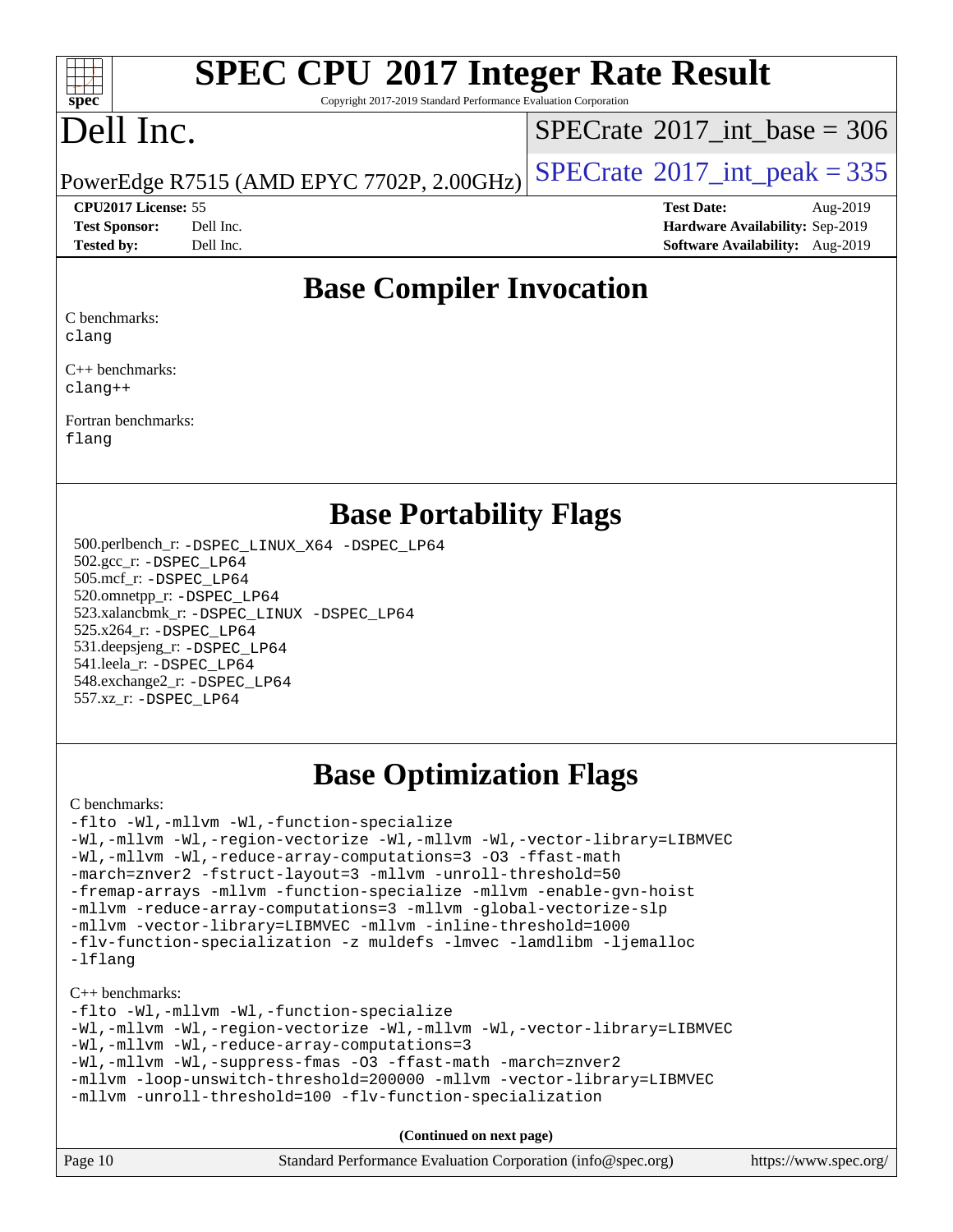

Copyright 2017-2019 Standard Performance Evaluation Corporation

## Dell Inc.

 $SPECTate@2017_int\_base = 306$ 

PowerEdge R7515 (AMD EPYC 7702P, 2.00GHz)  $\left|$  [SPECrate](http://www.spec.org/auto/cpu2017/Docs/result-fields.html#SPECrate2017intpeak)®[2017\\_int\\_peak = 3](http://www.spec.org/auto/cpu2017/Docs/result-fields.html#SPECrate2017intpeak)35

**[CPU2017 License:](http://www.spec.org/auto/cpu2017/Docs/result-fields.html#CPU2017License)** 55 **[Test Date:](http://www.spec.org/auto/cpu2017/Docs/result-fields.html#TestDate)** Aug-2019 **[Test Sponsor:](http://www.spec.org/auto/cpu2017/Docs/result-fields.html#TestSponsor)** Dell Inc. **[Hardware Availability:](http://www.spec.org/auto/cpu2017/Docs/result-fields.html#HardwareAvailability)** Sep-2019 **[Tested by:](http://www.spec.org/auto/cpu2017/Docs/result-fields.html#Testedby)** Dell Inc. **[Software Availability:](http://www.spec.org/auto/cpu2017/Docs/result-fields.html#SoftwareAvailability)** Aug-2019

## **[Base Optimization Flags \(Continued\)](http://www.spec.org/auto/cpu2017/Docs/result-fields.html#BaseOptimizationFlags)**

[C++ benchmarks](http://www.spec.org/auto/cpu2017/Docs/result-fields.html#CXXbenchmarks) (continued):

[-mllvm -enable-partial-unswitch](http://www.spec.org/cpu2017/results/res2019q4/cpu2017-20191014-19037.flags.html#user_CXXbase_F-enable-partial-unswitch_6e1c33f981d77963b1eaf834973128a7f33ce3f8e27f54689656697a35e89dcc875281e0e6283d043e32f367dcb605ba0e307a92e830f7e326789fa6c61b35d3) [-z muldefs](http://www.spec.org/cpu2017/results/res2019q4/cpu2017-20191014-19037.flags.html#user_CXXbase_aocc-muldefs) [-lmvec](http://www.spec.org/cpu2017/results/res2019q4/cpu2017-20191014-19037.flags.html#user_CXXbase_F-lmvec) [-lamdlibm](http://www.spec.org/cpu2017/results/res2019q4/cpu2017-20191014-19037.flags.html#user_CXXbase_F-lamdlibm) [-ljemalloc](http://www.spec.org/cpu2017/results/res2019q4/cpu2017-20191014-19037.flags.html#user_CXXbase_jemalloc-lib) [-lflang](http://www.spec.org/cpu2017/results/res2019q4/cpu2017-20191014-19037.flags.html#user_CXXbase_F-lflang)

#### [Fortran benchmarks](http://www.spec.org/auto/cpu2017/Docs/result-fields.html#Fortranbenchmarks):

[-flto](http://www.spec.org/cpu2017/results/res2019q4/cpu2017-20191014-19037.flags.html#user_FCbase_aocc-flto) [-Wl,-mllvm -Wl,-function-specialize](http://www.spec.org/cpu2017/results/res2019q4/cpu2017-20191014-19037.flags.html#user_FCbase_F-function-specialize_7e7e661e57922243ee67c9a1251cb8910e607325179a0ce7f2884e09a6f5d4a5ef0ae4f37e8a2a11c95fc48e931f06dc2b6016f14b511fcb441e048bef1b065a) [-Wl,-mllvm -Wl,-region-vectorize](http://www.spec.org/cpu2017/results/res2019q4/cpu2017-20191014-19037.flags.html#user_FCbase_F-region-vectorize_fb6c6b5aa293c88efc6c7c2b52b20755e943585b1fe8658c35afef78727fff56e1a56891413c30e36b8e2a6f9a71126986319243e80eb6110b78b288f533c52b) [-Wl,-mllvm -Wl,-vector-library=LIBMVEC](http://www.spec.org/cpu2017/results/res2019q4/cpu2017-20191014-19037.flags.html#user_FCbase_F-use-vector-library_0a14b27fae317f283640384a31f7bfcc2bd4c1d0b5cfc618a3a430800c9b20217b00f61303eff223a3251b4f06ffbc9739dc5296db9d1fbb9ad24a3939d86d66) [-Wl,-mllvm -Wl,-reduce-array-computations=3](http://www.spec.org/cpu2017/results/res2019q4/cpu2017-20191014-19037.flags.html#user_FCbase_F-reduce-array-computations_b882aefe7a5dda4e33149f6299762b9a720dace3e498e13756f4c04e5a19edf5315c1f3993de2e61ec41e8c206231f84e05da7040e1bb5d69ba27d10a12507e4) [-ffast-math](http://www.spec.org/cpu2017/results/res2019q4/cpu2017-20191014-19037.flags.html#user_FCbase_aocc-ffast-math) [-Wl,-mllvm -Wl,-inline-recursion=4](http://www.spec.org/cpu2017/results/res2019q4/cpu2017-20191014-19037.flags.html#user_FCbase_F-inline-recursion) [-Wl,-mllvm -Wl,-lsr-in-nested-loop](http://www.spec.org/cpu2017/results/res2019q4/cpu2017-20191014-19037.flags.html#user_FCbase_F-lsr-in-nested-loop_de4bc7331d07d857538198a5cc9592bc905d78a18065d49b9acfd1f777ae9eca5716aaa3e0e674a48e2e5ec9dad184ee0c682635ad7eff4181b32ab748bf2f49) [-Wl,-mllvm -Wl,-enable-iv-split](http://www.spec.org/cpu2017/results/res2019q4/cpu2017-20191014-19037.flags.html#user_FCbase_F-enable-iv-split_efc18925ba63acc4bb74cb6e43d0987b7b3cf01924ad910e2a6edbbbd0f8b582e31f1ee7ccede3f08176ef2ad41c69507170fb32301bf478d45ceb38dfb89c5e) [-O3](http://www.spec.org/cpu2017/results/res2019q4/cpu2017-20191014-19037.flags.html#user_FCbase_F-O3) [-march=znver2](http://www.spec.org/cpu2017/results/res2019q4/cpu2017-20191014-19037.flags.html#user_FCbase_aocc-march_3e2e19cff2eeef60c5d90b059483627c9ea47eca6d66670dbd53f9185f6439e27eb5e104cf773e9e8ab18c8842ce63e461a3e948d0214bd567ef3ade411bf467) [-funroll-loops](http://www.spec.org/cpu2017/results/res2019q4/cpu2017-20191014-19037.flags.html#user_FCbase_aocc-unroll-loops) [-Mrecursive](http://www.spec.org/cpu2017/results/res2019q4/cpu2017-20191014-19037.flags.html#user_FCbase_F-mrecursive_20a145d63f12d5750a899e17d4450b5b8b40330a9bb4af13688ca650e6fb30857bbbe44fb35cdbb895df6e5b2769de0a0d7659f51ff17acfbef6febafec4023f) [-mllvm -vector-library=LIBMVEC](http://www.spec.org/cpu2017/results/res2019q4/cpu2017-20191014-19037.flags.html#user_FCbase_F-use-vector-library_e584e20b4f7ec96aa109254b65d8e01d864f3d68580371b9d93ed7c338191d4cfce20c3c864632264effc6bbe4c7c38153d02096a342ee92501c4a53204a7871) [-z muldefs](http://www.spec.org/cpu2017/results/res2019q4/cpu2017-20191014-19037.flags.html#user_FCbase_aocc-muldefs) [-mllvm -disable-indvar-simplify](http://www.spec.org/cpu2017/results/res2019q4/cpu2017-20191014-19037.flags.html#user_FCbase_F-disable-indvar-simplify_c8d861bf19eba5001219ab52ef051176e06bf3166017d5c1ce87aec66e795c6723d10bf23d5a91730d61ad4b3f566b39dd0a4d6e5b2af269ebae30428a1f3630) [-mllvm -unroll-aggressive](http://www.spec.org/cpu2017/results/res2019q4/cpu2017-20191014-19037.flags.html#user_FCbase_F-unroll-aggressive_a366db20af3fd871754361e6b05945ac700b8c3fc538cc6688c755ae5874c6da3d6f3bb6e8d93320d5094064830fdb2c06064831f0f08d916cd8f333e5dba6d9) [-mllvm -unroll-threshold=150](http://www.spec.org/cpu2017/results/res2019q4/cpu2017-20191014-19037.flags.html#user_FCbase_F-unroll-threshold_3352736ce55666ed13437f5f5fd6693920e68d4dfd26bba42492bb1c46b6d7692ff5ba7bd4d2ebdab48d140ca981a39154ff0664b4d322a66fc3d1aafa4d7ffe) [-lmvec](http://www.spec.org/cpu2017/results/res2019q4/cpu2017-20191014-19037.flags.html#user_FCbase_F-lmvec) [-lamdlibm](http://www.spec.org/cpu2017/results/res2019q4/cpu2017-20191014-19037.flags.html#user_FCbase_F-lamdlibm) [-ljemalloc](http://www.spec.org/cpu2017/results/res2019q4/cpu2017-20191014-19037.flags.html#user_FCbase_jemalloc-lib) [-lflang](http://www.spec.org/cpu2017/results/res2019q4/cpu2017-20191014-19037.flags.html#user_FCbase_F-lflang)

## **[Peak Compiler Invocation](http://www.spec.org/auto/cpu2017/Docs/result-fields.html#PeakCompilerInvocation)**

[C benchmarks](http://www.spec.org/auto/cpu2017/Docs/result-fields.html#Cbenchmarks): [clang](http://www.spec.org/cpu2017/results/res2019q4/cpu2017-20191014-19037.flags.html#user_CCpeak_clang-c)

[C++ benchmarks:](http://www.spec.org/auto/cpu2017/Docs/result-fields.html#CXXbenchmarks) [clang++](http://www.spec.org/cpu2017/results/res2019q4/cpu2017-20191014-19037.flags.html#user_CXXpeak_clang-cpp)

[Fortran benchmarks](http://www.spec.org/auto/cpu2017/Docs/result-fields.html#Fortranbenchmarks): [flang](http://www.spec.org/cpu2017/results/res2019q4/cpu2017-20191014-19037.flags.html#user_FCpeak_flang)

## **[Peak Portability Flags](http://www.spec.org/auto/cpu2017/Docs/result-fields.html#PeakPortabilityFlags)**

 500.perlbench\_r: [-DSPEC\\_LINUX\\_X64](http://www.spec.org/cpu2017/results/res2019q4/cpu2017-20191014-19037.flags.html#b500.perlbench_r_peakPORTABILITY_DSPEC_LINUX_X64) [-DSPEC\\_LP64](http://www.spec.org/cpu2017/results/res2019q4/cpu2017-20191014-19037.flags.html#b500.perlbench_r_peakEXTRA_PORTABILITY_DSPEC_LP64) 502.gcc\_r: [-D\\_FILE\\_OFFSET\\_BITS=64](http://www.spec.org/cpu2017/results/res2019q4/cpu2017-20191014-19037.flags.html#user_peakEXTRA_PORTABILITY502_gcc_r_F-D_FILE_OFFSET_BITS_5ae949a99b284ddf4e95728d47cb0843d81b2eb0e18bdfe74bbf0f61d0b064f4bda2f10ea5eb90e1dcab0e84dbc592acfc5018bc955c18609f94ddb8d550002c) 505.mcf\_r: [-DSPEC\\_LP64](http://www.spec.org/cpu2017/results/res2019q4/cpu2017-20191014-19037.flags.html#suite_peakEXTRA_PORTABILITY505_mcf_r_DSPEC_LP64) 520.omnetpp\_r: [-DSPEC\\_LP64](http://www.spec.org/cpu2017/results/res2019q4/cpu2017-20191014-19037.flags.html#suite_peakEXTRA_PORTABILITY520_omnetpp_r_DSPEC_LP64) 523.xalancbmk\_r: [-DSPEC\\_LINUX](http://www.spec.org/cpu2017/results/res2019q4/cpu2017-20191014-19037.flags.html#b523.xalancbmk_r_peakPORTABILITY_DSPEC_LINUX) [-D\\_FILE\\_OFFSET\\_BITS=64](http://www.spec.org/cpu2017/results/res2019q4/cpu2017-20191014-19037.flags.html#user_peakEXTRA_PORTABILITY523_xalancbmk_r_F-D_FILE_OFFSET_BITS_5ae949a99b284ddf4e95728d47cb0843d81b2eb0e18bdfe74bbf0f61d0b064f4bda2f10ea5eb90e1dcab0e84dbc592acfc5018bc955c18609f94ddb8d550002c) 525.x264\_r: [-DSPEC\\_LP64](http://www.spec.org/cpu2017/results/res2019q4/cpu2017-20191014-19037.flags.html#suite_peakEXTRA_PORTABILITY525_x264_r_DSPEC_LP64) 531.deepsjeng\_r: [-DSPEC\\_LP64](http://www.spec.org/cpu2017/results/res2019q4/cpu2017-20191014-19037.flags.html#suite_peakEXTRA_PORTABILITY531_deepsjeng_r_DSPEC_LP64) 541.leela\_r: [-DSPEC\\_LP64](http://www.spec.org/cpu2017/results/res2019q4/cpu2017-20191014-19037.flags.html#suite_peakEXTRA_PORTABILITY541_leela_r_DSPEC_LP64) 548.exchange2\_r: [-DSPEC\\_LP64](http://www.spec.org/cpu2017/results/res2019q4/cpu2017-20191014-19037.flags.html#suite_peakEXTRA_PORTABILITY548_exchange2_r_DSPEC_LP64) 557.xz\_r: [-DSPEC\\_LP64](http://www.spec.org/cpu2017/results/res2019q4/cpu2017-20191014-19037.flags.html#suite_peakEXTRA_PORTABILITY557_xz_r_DSPEC_LP64)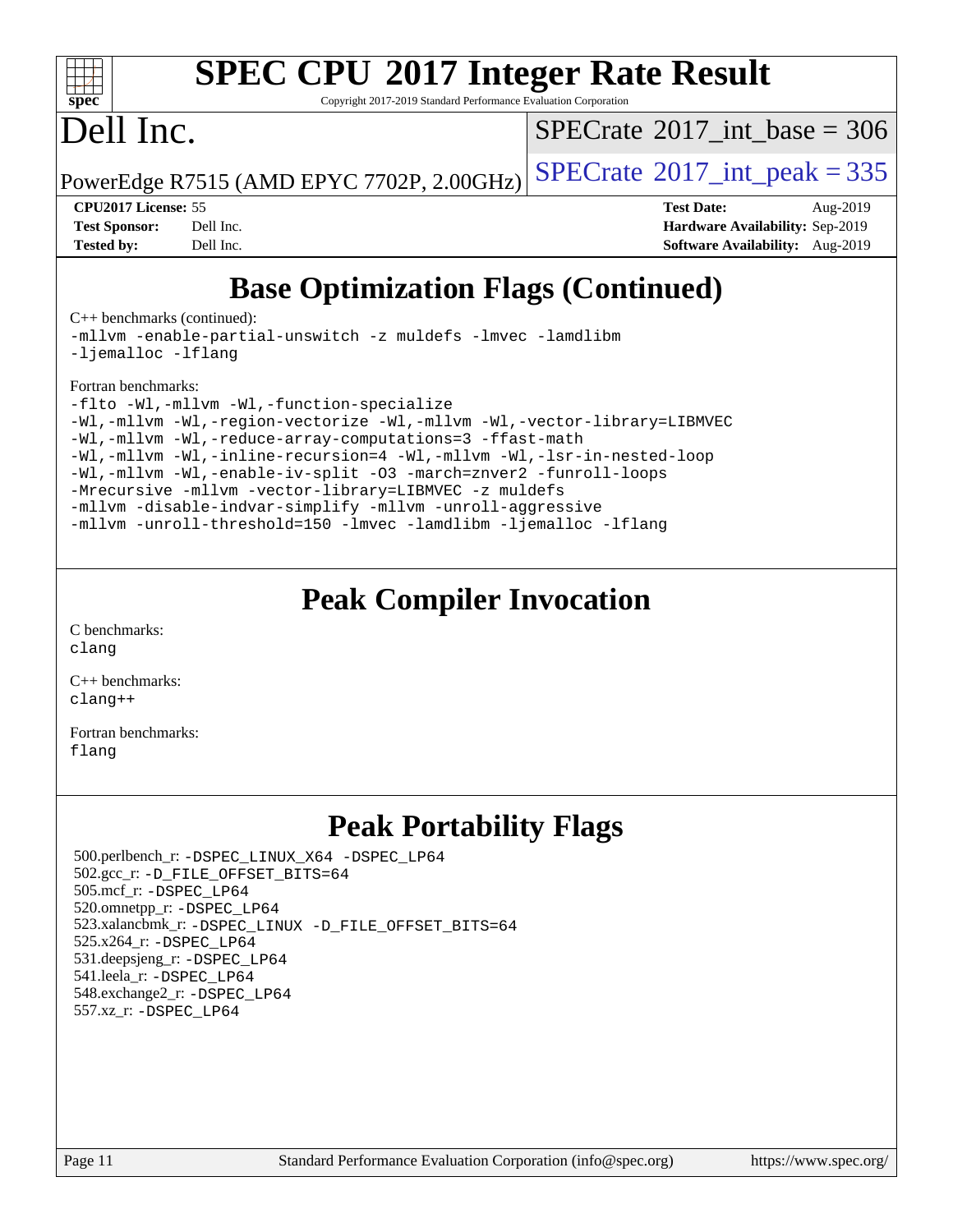Copyright 2017-2019 Standard Performance Evaluation Corporation

# Dell Inc.

**[spec](http://www.spec.org/)**

dd h

 $SPECTate$ <sup>®</sup>[2017\\_int\\_base =](http://www.spec.org/auto/cpu2017/Docs/result-fields.html#SPECrate2017intbase) 306

PowerEdge R7515 (AMD EPYC 7702P, 2.00GHz)  $\text{SPECrate}^{\circ}2017\_int\_peak = 335$  $\text{SPECrate}^{\circ}2017\_int\_peak = 335$  $\text{SPECrate}^{\circ}2017\_int\_peak = 335$ 

**[Tested by:](http://www.spec.org/auto/cpu2017/Docs/result-fields.html#Testedby)** Dell Inc. **[Software Availability:](http://www.spec.org/auto/cpu2017/Docs/result-fields.html#SoftwareAvailability)** Aug-2019

**[CPU2017 License:](http://www.spec.org/auto/cpu2017/Docs/result-fields.html#CPU2017License)** 55 **[Test Date:](http://www.spec.org/auto/cpu2017/Docs/result-fields.html#TestDate)** Aug-2019 **[Test Sponsor:](http://www.spec.org/auto/cpu2017/Docs/result-fields.html#TestSponsor)** Dell Inc. **[Hardware Availability:](http://www.spec.org/auto/cpu2017/Docs/result-fields.html#HardwareAvailability)** Sep-2019

## **[Peak Optimization Flags](http://www.spec.org/auto/cpu2017/Docs/result-fields.html#PeakOptimizationFlags)**

#### [C benchmarks](http://www.spec.org/auto/cpu2017/Docs/result-fields.html#Cbenchmarks):

```
 500.perlbench_r: -flto -Wl,-mllvm -Wl,-function-specialize
-Wl,-mllvm -Wl,-region-vectorize
-Wl,-mllvm -Wl,-vector-library=LIBMVEC
-Wl,-mllvm -Wl,-reduce-array-computations=3
-fprofile-instr-generate(pass 1)
-fprofile-instr-use(pass 2) -Ofast -march=znver2
-mno-sse4a -fstruct-layout=5
-mllvm -vectorize-memory-aggressively
-mllvm -function-specialize -mllvm -enable-gvn-hoist
-mllvm -unroll-threshold=50 -fremap-arrays
-mllvm -vector-library=LIBMVEC
-mllvm -reduce-array-computations=3
-mllvm -global-vectorize-slp -mllvm -inline-threshold=1000
-flv-function-specialization -lmvec -lamdlibm -ljemalloc
-lflang
 502.gcc_r: -m32 -flto -Wl,-mllvm -Wl,-function-specialize
-Wl,-mllvm -Wl,-region-vectorize
-Wl,-mllvm -Wl,-vector-library=LIBMVEC
-Wl,-mllvm -Wl,-reduce-array-computations=3 -Ofast
-march=znver2 -mno-sse4a -fstruct-layout=5
-mllvm -vectorize-memory-aggressively
-mllvm -function-specialize -mllvm -enable-gvn-hoist
-mllvm -unroll-threshold=50 -fremap-arrays
-mllvm -vector-library=LIBMVEC
-mllvm -reduce-array-computations=3
-mllvm -global-vectorize-slp -mllvm -inline-threshold=1000
-flv-function-specialization -fgnu89-inline -ljemalloc
 505.mcf_r: -flto -Wl,-mllvm -Wl,-function-specialize
-Wl,-mllvm -Wl,-region-vectorize
-Wl,-mllvm -Wl,-vector-library=LIBMVEC
-Wl,-mllvm -Wl,-reduce-array-computations=3 -Ofast
-march=znver2 -mno-sse4a -fstruct-layout=5
-mllvm -vectorize-memory-aggressively
-mllvm -function-specialize -mllvm -enable-gvn-hoist
-mllvm -unroll-threshold=50 -fremap-arrays
-mllvm -vector-library=LIBMVEC
-mllvm -reduce-array-computations=3
-mllvm -global-vectorize-slp -mllvm -inline-threshold=1000
-flv-function-specialization -lmvec -lamdlibm -ljemalloc
-lflang
```
**(Continued on next page)**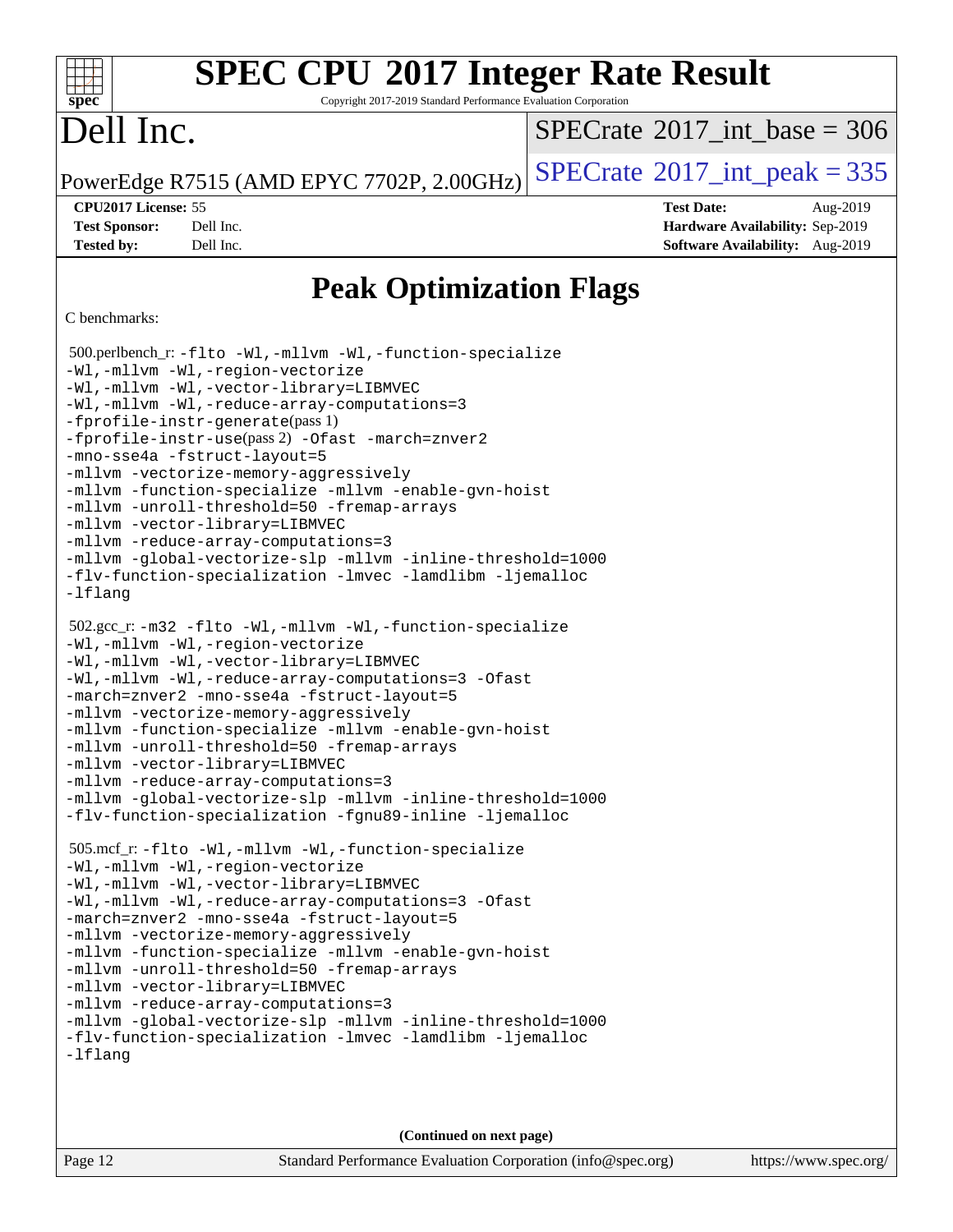#### **[SPEC CPU](http://www.spec.org/auto/cpu2017/Docs/result-fields.html#SPECCPU2017IntegerRateResult)[2017 Integer Rate Result](http://www.spec.org/auto/cpu2017/Docs/result-fields.html#SPECCPU2017IntegerRateResult)**  $+\ +$ **[spec](http://www.spec.org/)** Copyright 2017-2019 Standard Performance Evaluation Corporation Dell Inc.  $SPECTate$ <sup>®</sup>[2017\\_int\\_base =](http://www.spec.org/auto/cpu2017/Docs/result-fields.html#SPECrate2017intbase) 306 PowerEdge R7515 (AMD EPYC 7702P, 2.00GHz)  $\left|$  [SPECrate](http://www.spec.org/auto/cpu2017/Docs/result-fields.html#SPECrate2017intpeak)®[2017\\_int\\_peak = 3](http://www.spec.org/auto/cpu2017/Docs/result-fields.html#SPECrate2017intpeak)35 **[CPU2017 License:](http://www.spec.org/auto/cpu2017/Docs/result-fields.html#CPU2017License)** 55 **[Test Date:](http://www.spec.org/auto/cpu2017/Docs/result-fields.html#TestDate)** Aug-2019 **[Test Sponsor:](http://www.spec.org/auto/cpu2017/Docs/result-fields.html#TestSponsor)** Dell Inc. **[Hardware Availability:](http://www.spec.org/auto/cpu2017/Docs/result-fields.html#HardwareAvailability)** Sep-2019 **[Tested by:](http://www.spec.org/auto/cpu2017/Docs/result-fields.html#Testedby)** Dell Inc. **[Software Availability:](http://www.spec.org/auto/cpu2017/Docs/result-fields.html#SoftwareAvailability)** Aug-2019 **[Peak Optimization Flags \(Continued\)](http://www.spec.org/auto/cpu2017/Docs/result-fields.html#PeakOptimizationFlags)** 525.x264\_r: Same as 500.perlbench\_r 557.xz\_r: Same as 505.mcf\_r [C++ benchmarks:](http://www.spec.org/auto/cpu2017/Docs/result-fields.html#CXXbenchmarks)  $520.$ omnetpp\_r: basepeak = yes 523.xalancbmk\_r: [-m32](http://www.spec.org/cpu2017/results/res2019q4/cpu2017-20191014-19037.flags.html#user_peakCXXLD523_xalancbmk_r_F-m32) [-flto](http://www.spec.org/cpu2017/results/res2019q4/cpu2017-20191014-19037.flags.html#user_peakCXXOPTIMIZELDFLAGS523_xalancbmk_r_aocc-flto) [-Wl,-mllvm -Wl,-function-specialize](http://www.spec.org/cpu2017/results/res2019q4/cpu2017-20191014-19037.flags.html#user_peakLDFLAGS523_xalancbmk_r_F-function-specialize_7e7e661e57922243ee67c9a1251cb8910e607325179a0ce7f2884e09a6f5d4a5ef0ae4f37e8a2a11c95fc48e931f06dc2b6016f14b511fcb441e048bef1b065a) [-Wl,-mllvm -Wl,-region-vectorize](http://www.spec.org/cpu2017/results/res2019q4/cpu2017-20191014-19037.flags.html#user_peakLDFLAGS523_xalancbmk_r_F-region-vectorize_fb6c6b5aa293c88efc6c7c2b52b20755e943585b1fe8658c35afef78727fff56e1a56891413c30e36b8e2a6f9a71126986319243e80eb6110b78b288f533c52b) [-Wl,-mllvm -Wl,-vector-library=LIBMVEC](http://www.spec.org/cpu2017/results/res2019q4/cpu2017-20191014-19037.flags.html#user_peakLDFLAGS523_xalancbmk_r_F-use-vector-library_0a14b27fae317f283640384a31f7bfcc2bd4c1d0b5cfc618a3a430800c9b20217b00f61303eff223a3251b4f06ffbc9739dc5296db9d1fbb9ad24a3939d86d66) [-Wl,-mllvm -Wl,-reduce-array-computations=3](http://www.spec.org/cpu2017/results/res2019q4/cpu2017-20191014-19037.flags.html#user_peakLDFLAGS523_xalancbmk_r_F-reduce-array-computations_b882aefe7a5dda4e33149f6299762b9a720dace3e498e13756f4c04e5a19edf5315c1f3993de2e61ec41e8c206231f84e05da7040e1bb5d69ba27d10a12507e4) [-Ofast](http://www.spec.org/cpu2017/results/res2019q4/cpu2017-20191014-19037.flags.html#user_peakCXXOPTIMIZE523_xalancbmk_r_aocc-Ofast) [-march=znver2](http://www.spec.org/cpu2017/results/res2019q4/cpu2017-20191014-19037.flags.html#user_peakCXXOPTIMIZE523_xalancbmk_r_aocc-march_3e2e19cff2eeef60c5d90b059483627c9ea47eca6d66670dbd53f9185f6439e27eb5e104cf773e9e8ab18c8842ce63e461a3e948d0214bd567ef3ade411bf467) [-flv-function-specialization](http://www.spec.org/cpu2017/results/res2019q4/cpu2017-20191014-19037.flags.html#user_peakCXXOPTIMIZE523_xalancbmk_r_F-flv-function-specialization) [-mllvm -unroll-threshold=100](http://www.spec.org/cpu2017/results/res2019q4/cpu2017-20191014-19037.flags.html#user_peakCXXOPTIMIZE523_xalancbmk_r_F-unroll-threshold_2755d0c78138845d361fa1543e3a063fffa198df9b3edf0cfb856bbc88a81e1769b12ac7a550c5d35197be55360db1a3f95a8d1304df999456cabf5120c45168) [-mllvm -enable-partial-unswitch](http://www.spec.org/cpu2017/results/res2019q4/cpu2017-20191014-19037.flags.html#user_peakCXXOPTIMIZE523_xalancbmk_r_F-enable-partial-unswitch_6e1c33f981d77963b1eaf834973128a7f33ce3f8e27f54689656697a35e89dcc875281e0e6283d043e32f367dcb605ba0e307a92e830f7e326789fa6c61b35d3) [-mllvm -loop-unswitch-threshold=200000](http://www.spec.org/cpu2017/results/res2019q4/cpu2017-20191014-19037.flags.html#user_peakCXXOPTIMIZE523_xalancbmk_r_F-loop-unswitch-threshold_f9a82ae3270e55b5fbf79d0d96ee93606b73edbbe527d20b18b7bff1a3a146ad50cfc7454c5297978340ae9213029016a7d16221274d672d3f7f42ed25274e1d) [-mllvm -vector-library=LIBMVEC](http://www.spec.org/cpu2017/results/res2019q4/cpu2017-20191014-19037.flags.html#user_peakCXXOPTIMIZE523_xalancbmk_r_F-use-vector-library_e584e20b4f7ec96aa109254b65d8e01d864f3d68580371b9d93ed7c338191d4cfce20c3c864632264effc6bbe4c7c38153d02096a342ee92501c4a53204a7871) [-mllvm -inline-threshold=1000](http://www.spec.org/cpu2017/results/res2019q4/cpu2017-20191014-19037.flags.html#user_peakCXXOPTIMIZE523_xalancbmk_r_dragonegg-llvm-inline-threshold_b7832241b0a6397e4ecdbaf0eb7defdc10f885c2a282fa3240fdc99844d543fda39cf8a4a9dccf68cf19b5438ac3b455264f478df15da0f4988afa40d8243bab) [-ljemalloc](http://www.spec.org/cpu2017/results/res2019q4/cpu2017-20191014-19037.flags.html#user_peakEXTRA_LIBS523_xalancbmk_r_jemalloc-lib) 531.deepsjeng\_r: [-flto](http://www.spec.org/cpu2017/results/res2019q4/cpu2017-20191014-19037.flags.html#user_peakCXXOPTIMIZELDFLAGS531_deepsjeng_r_aocc-flto) [-Wl,-mllvm -Wl,-function-specialize](http://www.spec.org/cpu2017/results/res2019q4/cpu2017-20191014-19037.flags.html#user_peakLDFLAGS531_deepsjeng_r_F-function-specialize_7e7e661e57922243ee67c9a1251cb8910e607325179a0ce7f2884e09a6f5d4a5ef0ae4f37e8a2a11c95fc48e931f06dc2b6016f14b511fcb441e048bef1b065a) [-Wl,-mllvm -Wl,-region-vectorize](http://www.spec.org/cpu2017/results/res2019q4/cpu2017-20191014-19037.flags.html#user_peakLDFLAGS531_deepsjeng_r_F-region-vectorize_fb6c6b5aa293c88efc6c7c2b52b20755e943585b1fe8658c35afef78727fff56e1a56891413c30e36b8e2a6f9a71126986319243e80eb6110b78b288f533c52b) [-Wl,-mllvm -Wl,-vector-library=LIBMVEC](http://www.spec.org/cpu2017/results/res2019q4/cpu2017-20191014-19037.flags.html#user_peakLDFLAGS531_deepsjeng_r_F-use-vector-library_0a14b27fae317f283640384a31f7bfcc2bd4c1d0b5cfc618a3a430800c9b20217b00f61303eff223a3251b4f06ffbc9739dc5296db9d1fbb9ad24a3939d86d66) [-Wl,-mllvm -Wl,-reduce-array-computations=3](http://www.spec.org/cpu2017/results/res2019q4/cpu2017-20191014-19037.flags.html#user_peakLDFLAGS531_deepsjeng_r_F-reduce-array-computations_b882aefe7a5dda4e33149f6299762b9a720dace3e498e13756f4c04e5a19edf5315c1f3993de2e61ec41e8c206231f84e05da7040e1bb5d69ba27d10a12507e4) [-Ofast](http://www.spec.org/cpu2017/results/res2019q4/cpu2017-20191014-19037.flags.html#user_peakCXXOPTIMIZE531_deepsjeng_r_aocc-Ofast) [-march=znver2](http://www.spec.org/cpu2017/results/res2019q4/cpu2017-20191014-19037.flags.html#user_peakCXXOPTIMIZE531_deepsjeng_r_aocc-march_3e2e19cff2eeef60c5d90b059483627c9ea47eca6d66670dbd53f9185f6439e27eb5e104cf773e9e8ab18c8842ce63e461a3e948d0214bd567ef3ade411bf467) [-flv-function-specialization](http://www.spec.org/cpu2017/results/res2019q4/cpu2017-20191014-19037.flags.html#user_peakCXXOPTIMIZE531_deepsjeng_r_F-flv-function-specialization) [-mllvm -unroll-threshold=100](http://www.spec.org/cpu2017/results/res2019q4/cpu2017-20191014-19037.flags.html#user_peakCXXOPTIMIZE531_deepsjeng_r_F-unroll-threshold_2755d0c78138845d361fa1543e3a063fffa198df9b3edf0cfb856bbc88a81e1769b12ac7a550c5d35197be55360db1a3f95a8d1304df999456cabf5120c45168) [-mllvm -enable-partial-unswitch](http://www.spec.org/cpu2017/results/res2019q4/cpu2017-20191014-19037.flags.html#user_peakCXXOPTIMIZE531_deepsjeng_r_F-enable-partial-unswitch_6e1c33f981d77963b1eaf834973128a7f33ce3f8e27f54689656697a35e89dcc875281e0e6283d043e32f367dcb605ba0e307a92e830f7e326789fa6c61b35d3) [-mllvm -loop-unswitch-threshold=200000](http://www.spec.org/cpu2017/results/res2019q4/cpu2017-20191014-19037.flags.html#user_peakCXXOPTIMIZE531_deepsjeng_r_F-loop-unswitch-threshold_f9a82ae3270e55b5fbf79d0d96ee93606b73edbbe527d20b18b7bff1a3a146ad50cfc7454c5297978340ae9213029016a7d16221274d672d3f7f42ed25274e1d) [-mllvm -vector-library=LIBMVEC](http://www.spec.org/cpu2017/results/res2019q4/cpu2017-20191014-19037.flags.html#user_peakCXXOPTIMIZE531_deepsjeng_r_F-use-vector-library_e584e20b4f7ec96aa109254b65d8e01d864f3d68580371b9d93ed7c338191d4cfce20c3c864632264effc6bbe4c7c38153d02096a342ee92501c4a53204a7871) [-mllvm -inline-threshold=1000](http://www.spec.org/cpu2017/results/res2019q4/cpu2017-20191014-19037.flags.html#user_peakCXXOPTIMIZE531_deepsjeng_r_dragonegg-llvm-inline-threshold_b7832241b0a6397e4ecdbaf0eb7defdc10f885c2a282fa3240fdc99844d543fda39cf8a4a9dccf68cf19b5438ac3b455264f478df15da0f4988afa40d8243bab) [-lmvec](http://www.spec.org/cpu2017/results/res2019q4/cpu2017-20191014-19037.flags.html#user_peakEXTRA_LIBS531_deepsjeng_r_F-lmvec) [-lamdlibm](http://www.spec.org/cpu2017/results/res2019q4/cpu2017-20191014-19037.flags.html#user_peakEXTRA_LIBS531_deepsjeng_r_F-lamdlibm) [-ljemalloc](http://www.spec.org/cpu2017/results/res2019q4/cpu2017-20191014-19037.flags.html#user_peakEXTRA_LIBS531_deepsjeng_r_jemalloc-lib) [-lflang](http://www.spec.org/cpu2017/results/res2019q4/cpu2017-20191014-19037.flags.html#user_peakEXTRA_LIBS531_deepsjeng_r_F-lflang) 541.leela\_r: basepeak = yes [Fortran benchmarks](http://www.spec.org/auto/cpu2017/Docs/result-fields.html#Fortranbenchmarks): 548.exchange2\_r: basepeak = yes **[Peak Other Flags](http://www.spec.org/auto/cpu2017/Docs/result-fields.html#PeakOtherFlags)** [C benchmarks](http://www.spec.org/auto/cpu2017/Docs/result-fields.html#Cbenchmarks): 502.gcc\_r: [-L/sppo/dev/cpu2017/amd\\_rate\\_aocc200\\_rome/amd\\_rate\\_aocc200\\_rome\\_B\\_lib/32](http://www.spec.org/cpu2017/results/res2019q4/cpu2017-20191014-19037.flags.html#user_peakEXTRA_LIBS502_gcc_r_Link_path_b5b00bf31c61d6947cc4d630bced3fb89849443ebddda32d892fa949b687351d25501389afe57599b9ceaeea7a84dd539259c16c4264887e55121a7d0c1762af) **(Continued on next page)**

Page 13 Standard Performance Evaluation Corporation [\(info@spec.org\)](mailto:info@spec.org) <https://www.spec.org/>